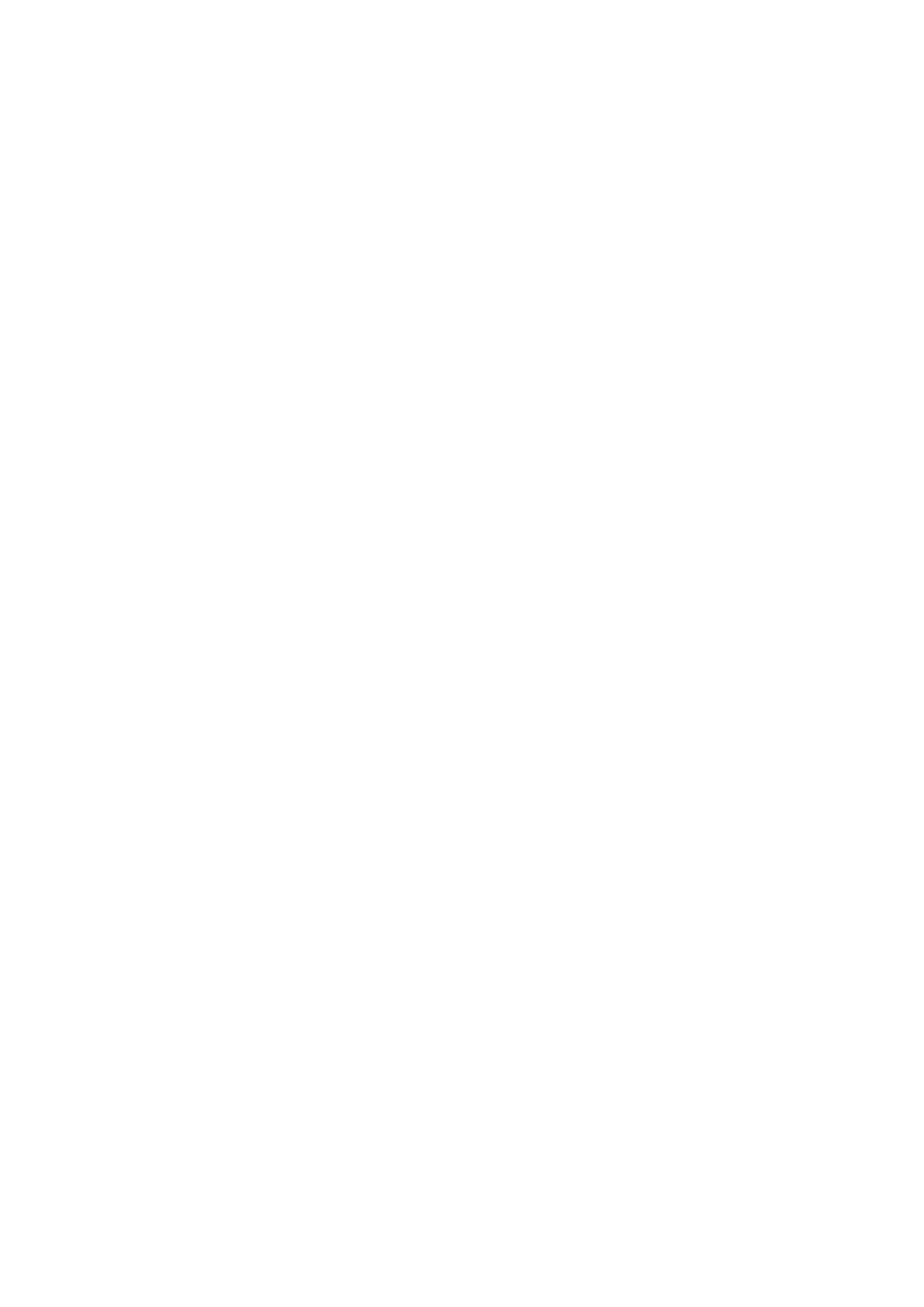# Analyzing Greek Talk-in-Interaction

Edited by

Maria Christodoulidou

# **CAMBRIDGE SCHOLARS** PUBLISHING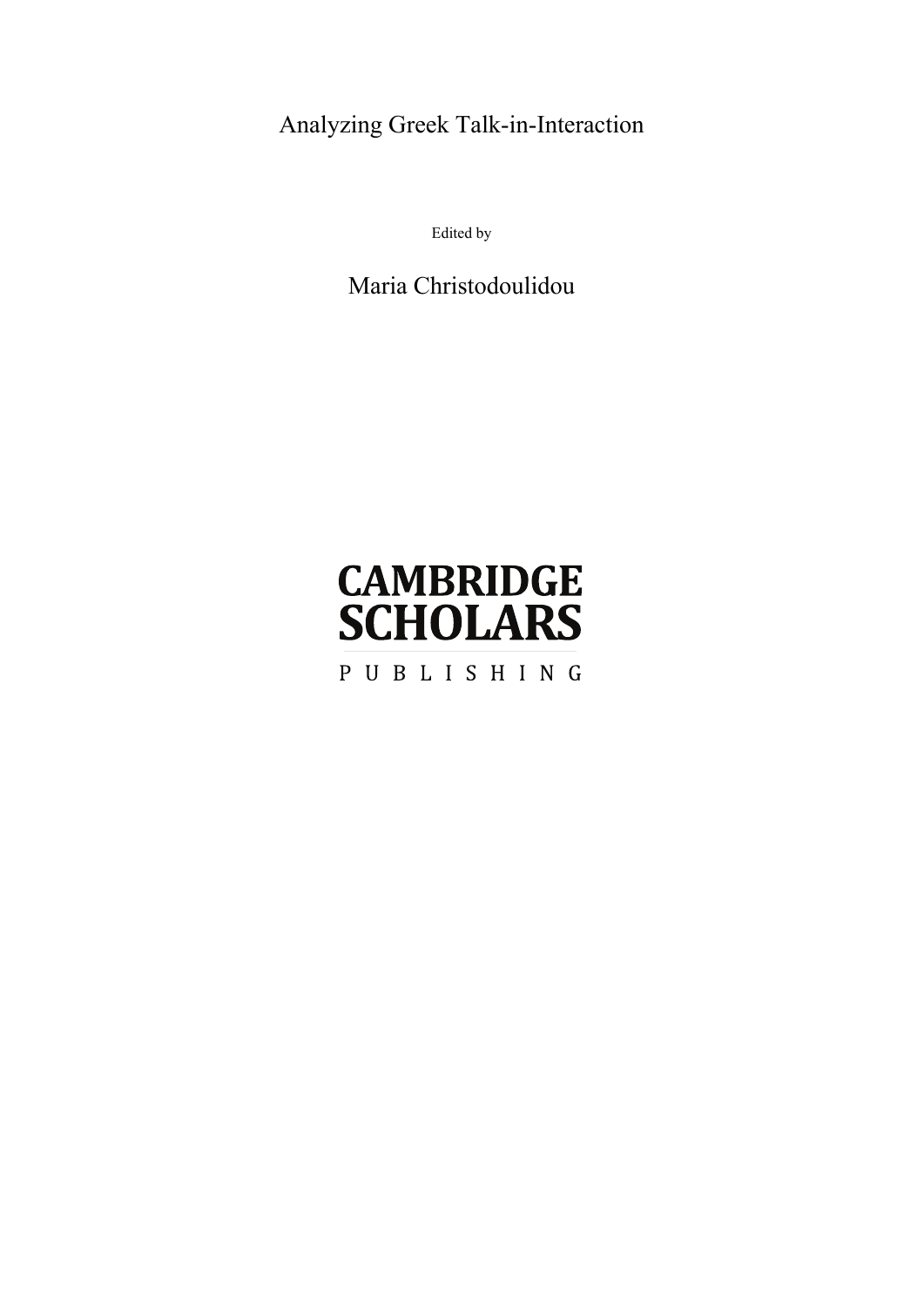Analyzing Greek Talk-in-Interaction, Edited by Maria Christodoulidou

This book first published 2014

Cambridge Scholars Publishing

12 Back Chapman Street, Newcastle upon Tyne, NE6 2XX, UK

British Library Cataloguing in Publication Data A catalogue record for this book is available from the British Library

Copyright © 2014 by Maria Christodoulidou and contributors

All rights for this book reserved. No part of this book may be reproduced, stored in a retrieval system, or transmitted, in any form or by any means, electronic, mechanical, photocopying, recording or otherwise, without the prior permission of the copyright owner.

ISBN (10): 1-4438-6168-5, ISBN (13): 978-1-4438-6168-7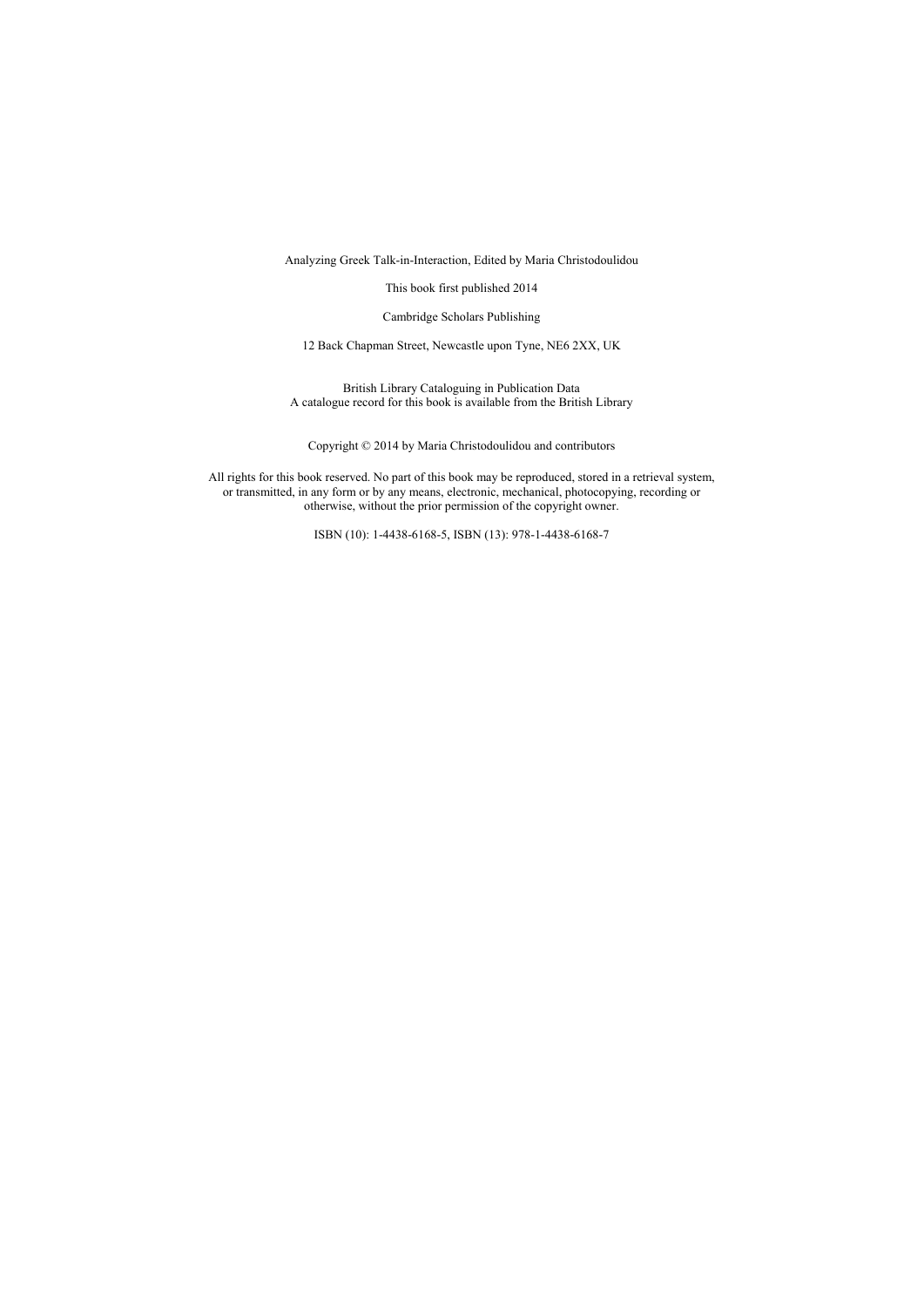To Stavros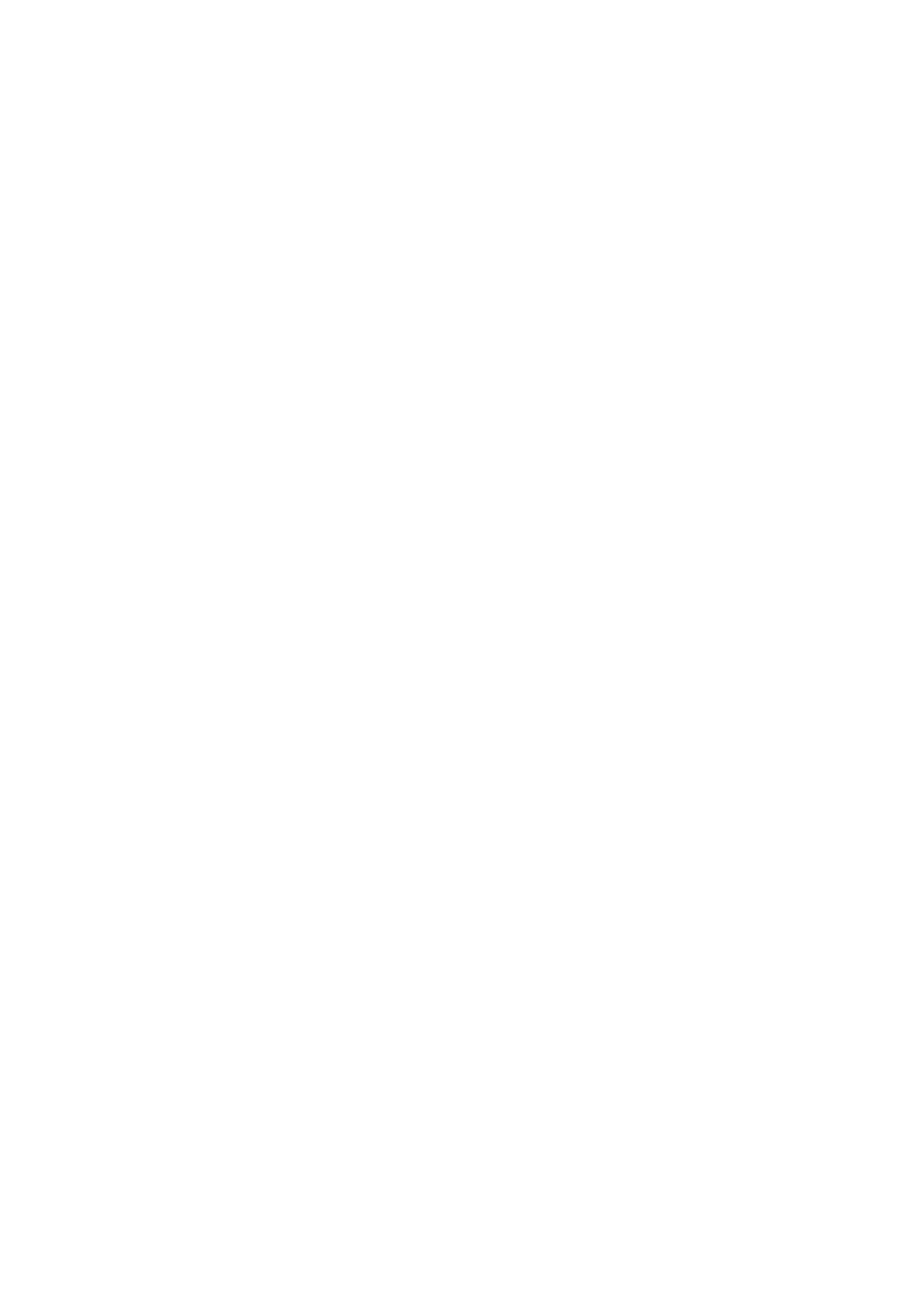# TABLE OF CONTENTS

| Maria Christodoulidou                                                                                                                                                                                        |
|--------------------------------------------------------------------------------------------------------------------------------------------------------------------------------------------------------------|
| <b>Part I: Grammar and Interaction</b>                                                                                                                                                                       |
| Doing Surprise in Teenage Storytelling. The Case of the Greek Marker re<br>Rania Karachaliou and Argiris Archakis                                                                                            |
| First Names as Address Terms among Intimates: Some Preliminary<br>Remarks<br>Villy Tsakona                                                                                                                   |
| Siga in Interaction<br>Maria Christodoulidou                                                                                                                                                                 |
| Remembering and Forgetting in Greek Conversation: Bringing<br>Corpus Linguistic to Conversation Analysis<br>Dionysis Goutsos                                                                                 |
| Part II: Reporting Small Stories and Jokes                                                                                                                                                                   |
| "I Will Make you Widows Laugh": A Narrative-Analytic Perspective<br>on Conversational Joke Telling and Tellers in a Group of Older Greek<br>Cypriot Women<br>Anna Charalambidou and Alexandra Georgakopoulou |
| Patterns of Reporting Speech and Feelings<br>Maria Christodoulidou                                                                                                                                           |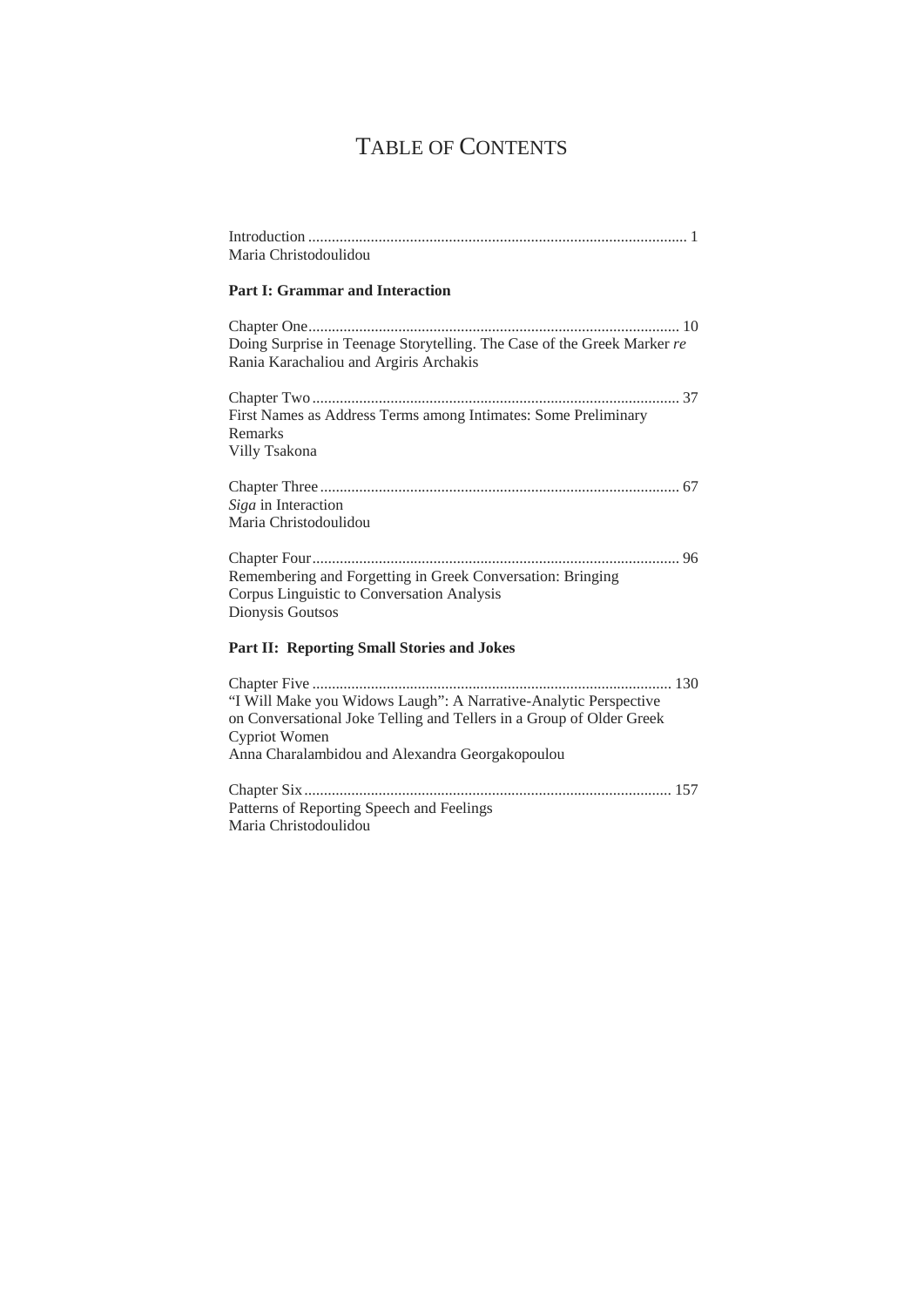### **Part III. Code Mixing and Switching**

Chapter Seven .......................................................................................... 184 Intergenerational Greek-Turkish Conversations: Patterns of Mixing and Switching Within a Conversation Analysis Approach Marianthi Georgalidou, Hasan Kaili and Aytaç Çeltek Chapter Eight ........................................................................................... 218 Classroom Discourse as a Distinct Genre: Examining Classroom Talk in the Bidialectal Setting of Cyprus Elena Ioannidou

#### **Part IV: Mobile and Facebook Talk**

| On the Mobile Again! Opening Sequences in Greek Text Messaging<br>Tereza Spilioti                             |  |
|---------------------------------------------------------------------------------------------------------------|--|
| Facebook Talk: A Interactional Analysis of Aganaktismenoi Wall<br><b>Discussions</b><br>Eirini Theodoropoulou |  |
|                                                                                                               |  |
|                                                                                                               |  |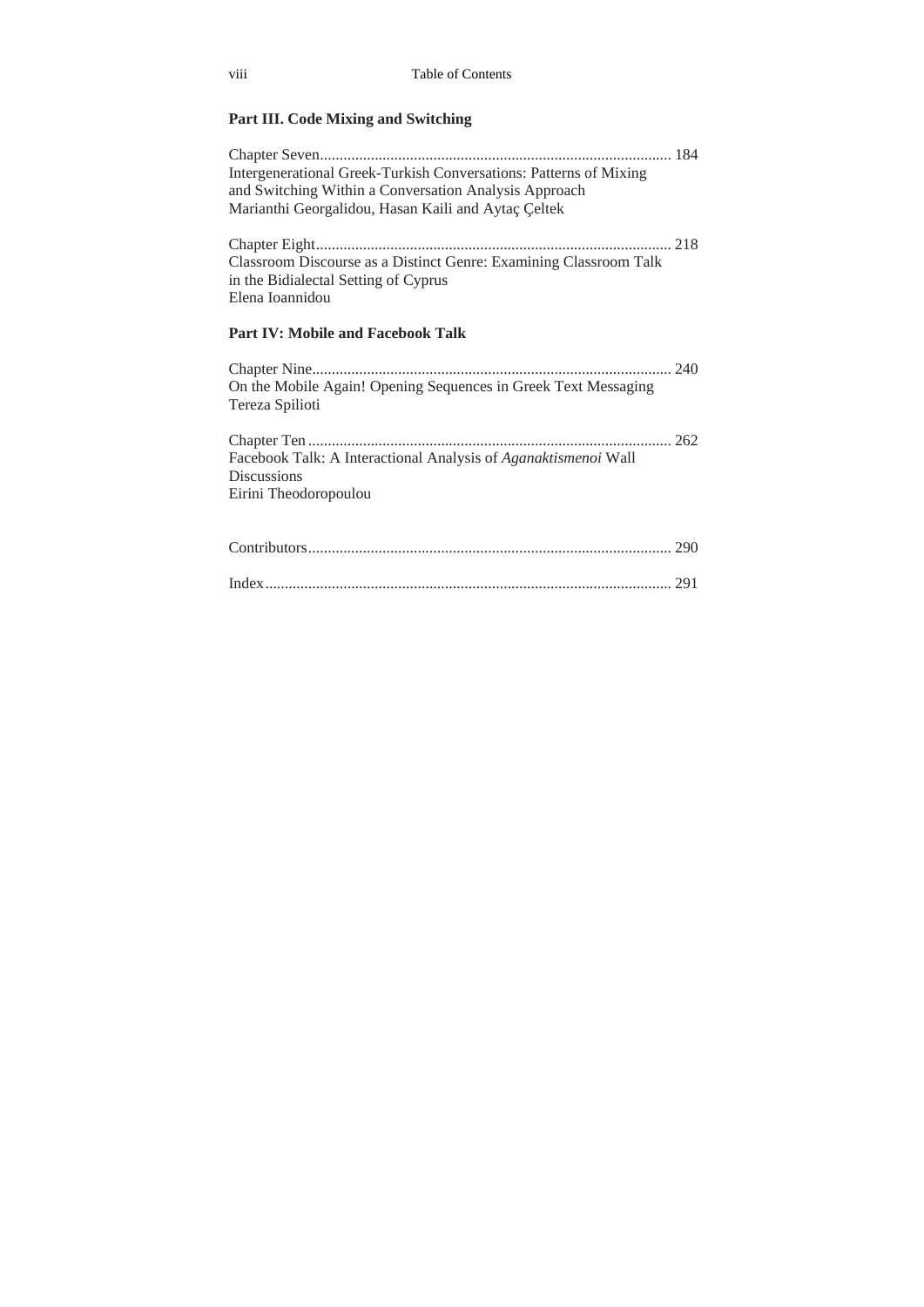### **INTRODUCTION**

### MARIA CHRISTODOULIDOU

Research on talk-in-interaction has been widely employed in many languages, but its application to the Greek language is quite new. In recent years, the growing interest of researchers towards the study of Greek talkin-interaction has been expressed with the publication of some remarkable studies on the analysis of Greek conversations. Despite this growing interest there is still a bibliographical gap concerning books focused on analysis of Greek talk-in-interaction, and this has led to the genesis of the current volume. This edited volume includes ten chapters on Greek talkin-interaction and is intended to be accessible to analysts of various interests as well as researchers new to the field. The book aims to bring together researchers of talk-in-interaction that apply the conversation analytic perspective in their studies with others who combine conversation analysis with other approaches, such as corpus linguistics. It is hoped that it will become a valuable "tool" as it could be used as a handbook in courses of analyzing interactions. After careful consideration, leading researchers of the field with a special interest in Greek data were invited to contribute their studies to the book, which would not have been a reality without their enlightening and enriching contributions.

Conversation Analysis has its origins in the pioneering work of the sociologist Harvey Sacks (1992) in the 1960s. In the period from 1964 until 1975, when Sacks was killed in a car accident, he initiated a radical programme based on the hypothesis that ordinary conversation is a deeply ordered, structurally organized phenomenon and was designed to investigate the social order in the everyday practice of talking. His work quickly began to attract a growing number of adherents; most significantly, Sacks' main collaborators during his lifetime were Emanuel Schegloff and Gail Jefferson. To put it as its most basic, conversation analysis is the systematic analysis of talk that occurs in everyday situations. Practitioners of Conversation Analysis (henceforth CA) use the term "talk-in-interaction" rather than "conversation" to refer to the object of conversation analysis because they do not engage exclusively in the analysis of everyday conversations; the variety of forms of talk-in-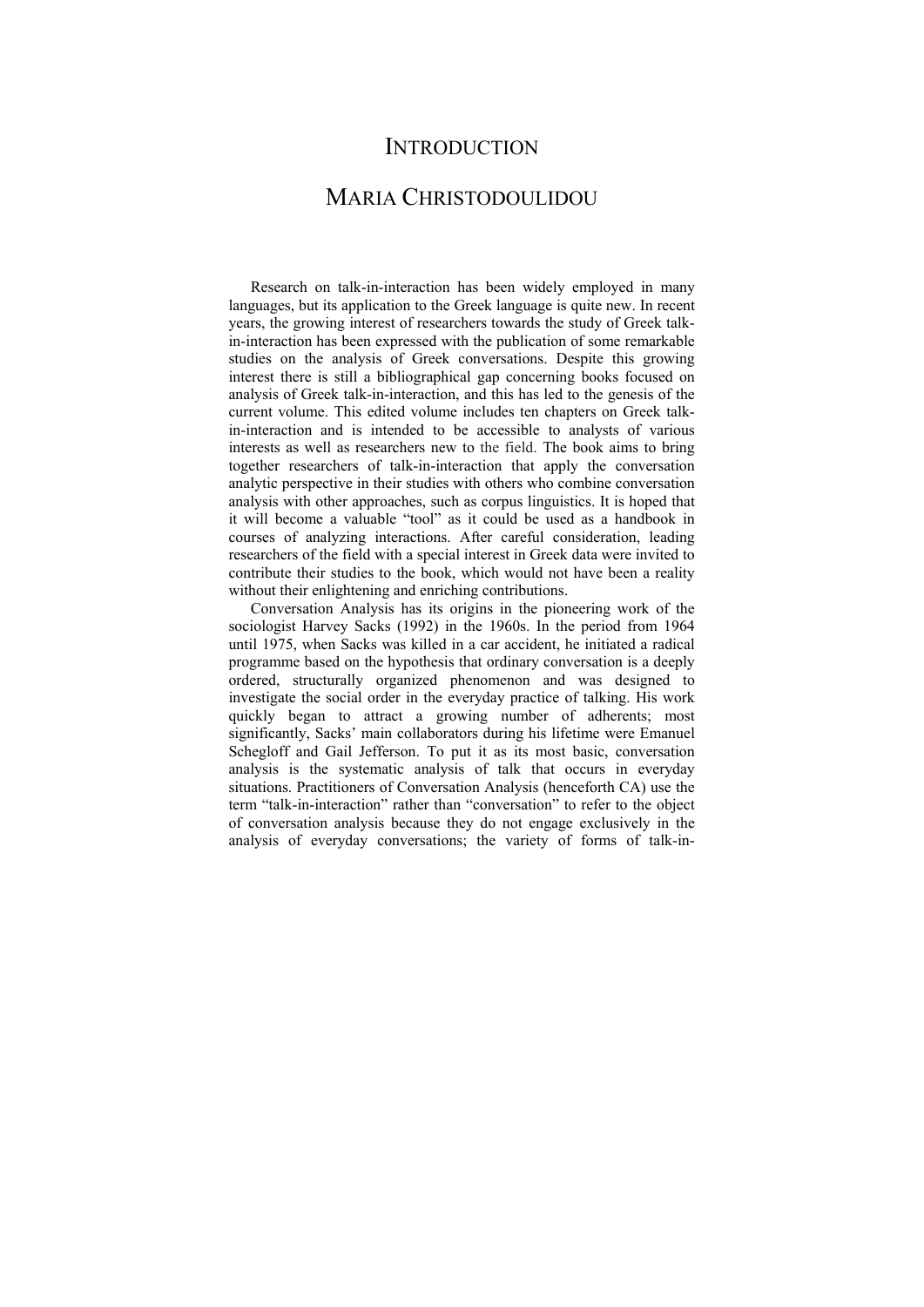#### 2 Introduction

interaction that have been the subject of study within CA is much larger than the term "conversation" would imply (Hutchby & Wooffitt 2008).

What makes this approach distinctive is both its analytical focus and the kind of data it analyzes. CA research is based on "recorded naturally occurring talk-in-interaction," which means that the activities recorded are situated as much as possible in the ordinary unfolding of people's lives rather than being pre-arranged or set up in laboratories. The aim of studying these interactions is to discover how participants understand and reply to one another in their turns at talk, with a central focus on how "sequences" of actions are generated. To that end, recordings of naturallyoccurring interaction are transcribed, according to the system devised by Gail Jefferson, in such a way as to capture the temporal production of utterances at turns-at-talk and thus show in the analysis how participants understand and respond to one another (Atkinson & Heritage 1984; Clift, Drew & Hutcbhy 2006; Hutchby & Wooffitt 2008).

The upshot of this is that CA's aim is to analyse the production and interpretation of talk-in-interaction as an orderly accomplishment by the participants themselves. In other words, during a conversation speakers display in their "next" turns an understanding of what the "prior" turn was about. The understanding may or may not turn out to be what the prior speaker intended. This is described as a "next-turn proof procedure," and is the most basic tool used in CA to ensure that analyses are not based on the assumptions of the analyst but rather oriented to the accomplishments of the participants (Hutchby & Wooffitt 2008).

The summary of the methodological basis of CA is based on the following propositions:

- talk-in-interaction is systematically organized and deeply ordered
- the production of talk is methodical
- the analysis of talk-in-interaction should be based on naturally occurring data
- analysis should not be constrained by prior theoretical assumptions (Ibid., 23; Psathas 1995).

Although Conversation Analysis has not yet been employed in Greek data as much as in other languages, there are several studies that have employed CA methods in analyzing Greek data, such as Makri-Tsiplakou's study (1994) which investigated the affiliative and disaffiliative interventions with reference to gender, along with her 2003 study of the use of diminutives, Tzanne's (2000) investigation of miscommunication from a conversation analytic approach, and Pavlidou's (2002) and Sifianou's (2002) studies on telephone calls.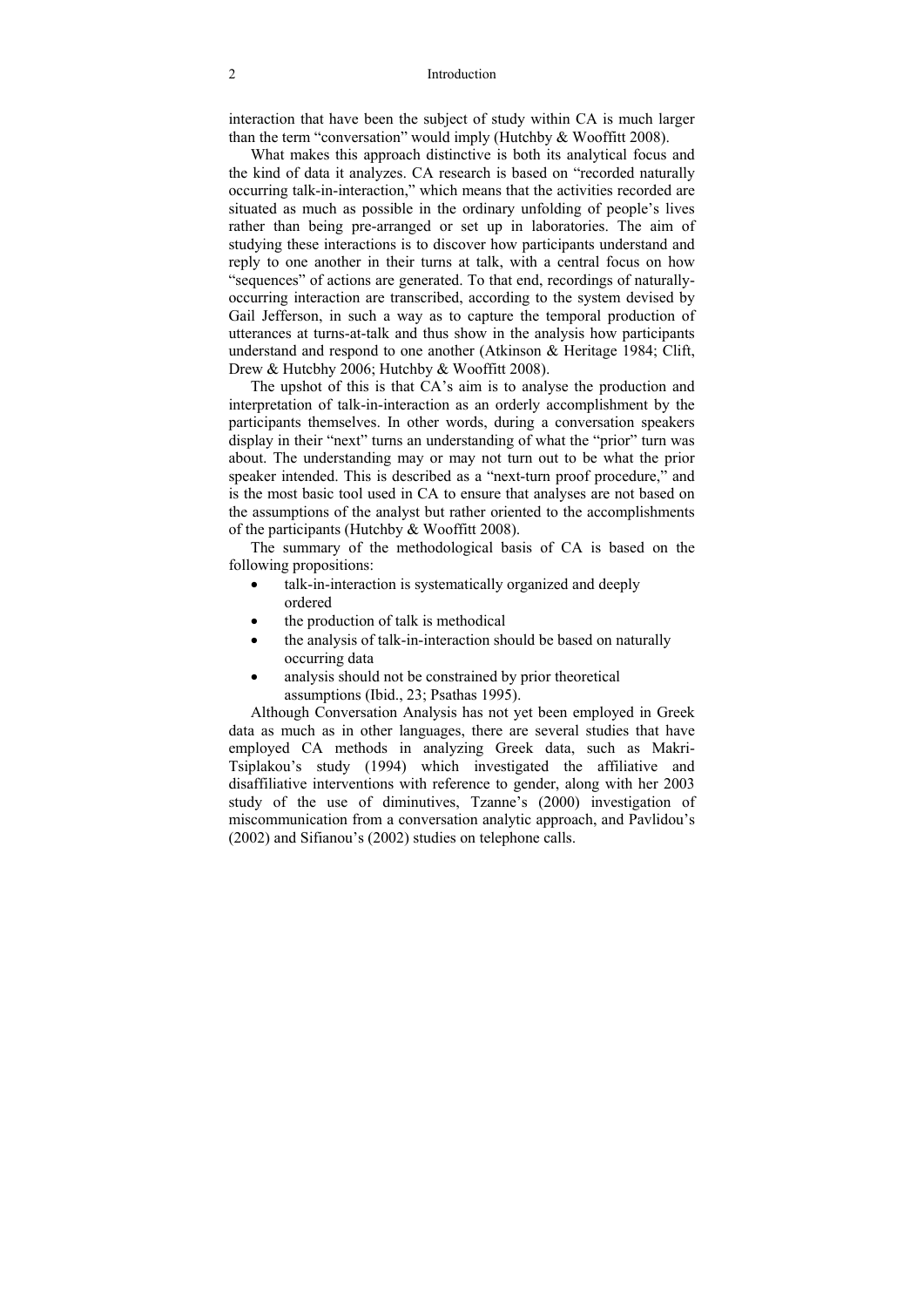More recently, a growing interest in the field has emerged and several studies have been produced. With regard to Greek conversation analysis, Vasilopoulou, Hadjidemetriou & Terkourafi (2010) include studies by practitioners of conversation analysis using Greek data. Some of the aspects that practitioners of Greek talk-in-interaction have been investigating include conversational humour (e.g. Archakis, Giakoumelou, Papazachariou & Tsakona 2010), conversational irony (e.g. Christodoulidou 2006; 2007; 2008; 2012a), extreme-case formulations and hyperbole in talk-ininteraction (Christodoulidou 2009; 2011c), advice giving sequences (Poulios 2010), conversational stories (Georgakopoulou 2006; 2007; 2010; Christodoulidou 2013a) complaining (Christodoulidou 2010), and lexical markers (Christodoulidou 2011a; 2012b).

The studies included in the current volume have been selected mainly on the basis of their content since the intention is to cover a wide spectrum of topics in Greek talk-in-interaction. The ten chapters are grouped into thematic categories and are presented in the following four sections: (a) grammar and interaction, (b) reporting small stories, (c) analysis of code mixing and switching, (d) mobile and Facebook talk from a conversation analytic perspective.

The first part of the book is dedicated to grammar and interaction. The organization of a turn in interaction is basic to any conversation and is in a reflexive relationship with grammar (Sacks, Schegloff & Jefferson 1974; Schegloff 1996). In other words, the organizational contingencies of talking in a turn shape grammar. The grammatical realization of talk can shape the exigencies of the turn as a unit of interactional participation and the grammatical properties of a language may contribute to the organization of turns-at-talk (Ibid.). Thus, the focus of the first four chapters is on the turn and its component turn constructional units (TCUs) to analyze the meaning of lexical markers, address forms and certain verbs in interaction "by reference to their placement and participation within sequences of actions" (Heritage & Atkinson 1984, 5). The turn is now seen as the habitat in which TCUs are housed (Schegloff 1996, 56) and this reframing deepens our understanding of turns-at-talk. TCUs are sentential, clausal, phrasal and lexical units, which can constitute complete turns (Sacks et al. 1974, 702). Their potential completion in the transition to another speaker turns out to be relevant (Ibid.). In this context, it should be noted that the shift of focus from sentences to TCUs which was proposed by Schegloff (1996) has proved to be essential for these studies. Chapters one to four analyse the interactional function of specific lexical items in talk-ininteraction. More specifically, in chapter one Karachaliou & Archakis analyse the construction of surprise in teenage storytelling via the Greek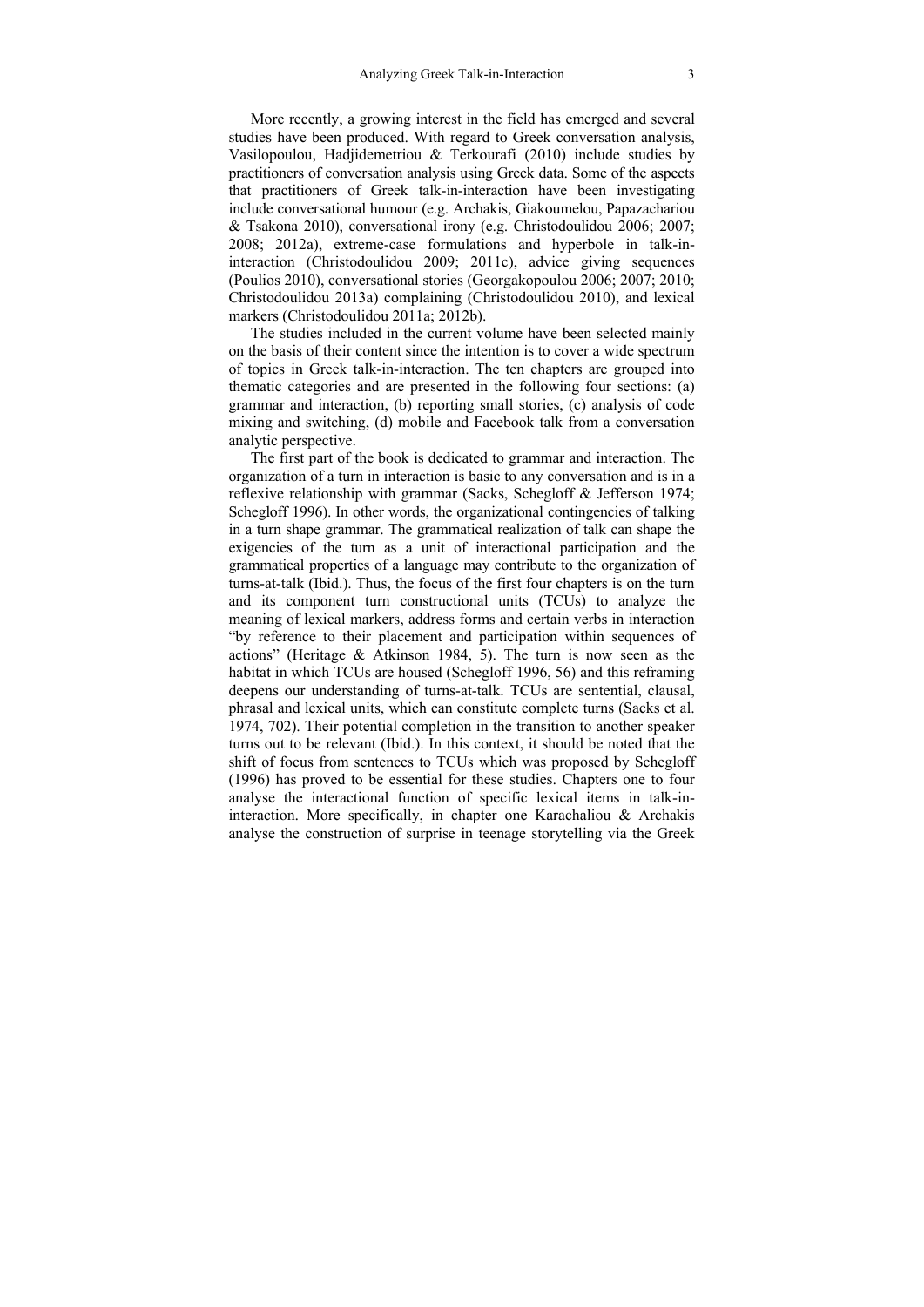#### 4 Introduction

pragmatic marker *re*. They investigate the occurrence of *re* in the turn taking of "immediate surprise responses" that follows the presentation of the unexpected events of the story, and in the turn taking of "postponed surprise responses" where hearers present themselves as unprepared for accepting the unexpected information. In chapter two, Tsakona investigates the interactional use of first names as address terms in Greek interaction among three young female roommates combining pragmatic considerations (stance, interactional function) with organisational ones (turn structure, preference organisation). The analysis of the conversational extracts reveals that the form and function of the address term correlates with the negative or positive stance expressed. The preference organisation of such turns also varies—negative stance turns including first name address terms are used as first pair parts, whereas positive stance ones are used as first or second pair parts, depending on the action performed. In chapter three, Christodoulidou examines the lexical item *siga* (which translates variously as "like hell," "yeah right," "big deal") by taking into consideration its sequential placement and its position in the turn. This study shows that a single lexical item, in this case *siga*, may occur in different positions within turns and that the positions in which it occurs are crucial for the actions it implements. Goutsos, in chapter four, shows how corpus linguistics and conversation analysis can be combined in the analysis of Greek conversation by examining how the Greek verbs for "remember" (*θimáme*) and "forget" (*kseχnáo*) are used in face-to-face spontaneous conversations between intimates drawn from the Corpus of Greek texts. The study of grammatical categories and colligation patterns in all forms of the two verbs is used to identify the patterns and the discourse functions with which the verbs are employed in conversation.

The studies included in the second part of the book employ conversation analysis to analyze the reporting of small stories and jokes in ordinary Cypriot-Greek conversations. Given that Conversation Analysis (CA) is concerned with the sequential organization of talk, the analysis of stories integrates into the analysis of storytelling, which successively becomes fundamental in the production of storytelling sequences (Hutchby & Wooffitt 1998). Specifically in chapter five, Charalambidou & Georgakopoulou analyse a sexually-explicit joke narrated in the context of a casual peer group of older Greek Cypriot women to uncover the interconnections amongst three layers of analysis: ways of telling, sites, tellers. In chapter six, Christodoulidou analyzes reported speech in talk-ininteraction by examining some of the interactional environments of the occurrence of reported speech and its sequential placement in these environments. Specifically, she analyses some patterns of reported speech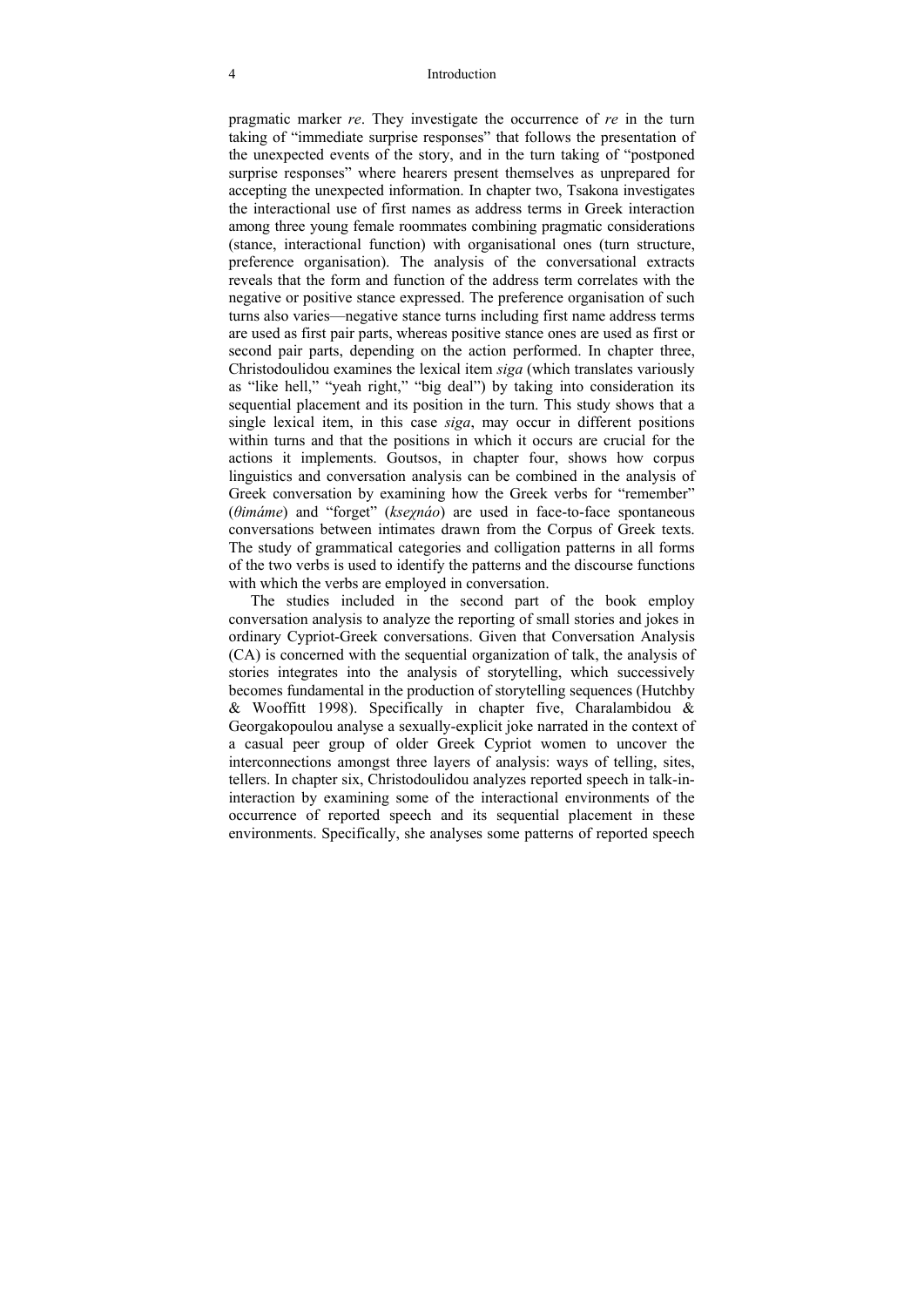and thought in small stories which involve complaints, oppositional conversations and amusing events. Reported speech is used as an interest arouser, as evidential and for providing access to the interaction reported.

The third part of the book, "Code Mixing and Switching," refers to mixing and switching codes in bilingual and bidialectal settings. In chapter seven Georgalidou, Kaili & Celtek examine bilingual talk-in-interaction among members of close-knit networks who belong to different age groups of the bilingual in Greek and Turkish Muslim communities of Rhodes, Greece, and make use of code-switching and mixing practices. The authors tackle theoretical questions which have to do with the organizational patterns of bilingual discourse, as well as the notion of preference for same medium talk as an interpretation scheme for bilingual speakers. In chapter eight, Elena Ioannidou examines teachers' language use in the bidialectal educational setting of Cyprus, focusing on the linguistic choices made by teachers in the classroom context. The chapter investigates how teachers form various types of discourse in their classroom interactions, establishing an instructive, a regulative and an evaluative discourse.

Part four investigates text-messages and Facebook talk from a conversation analytic perspective. Particularly, in chapter nine Tereza Spilioti explores how text-messages are organized in terms of sequential patterns, with a focus on opening sequences. Text messages are explored not only as asynchronous, individual texts but as contributions in quasisynchronous, interactional sequences. In chapter ten, Eirini Theodoropoulou analyzes Facebook talk with a focus on people's assessments of politicians and activists' initiatives reported and represented in openly accessible Facebook pages. The chapter provides a detailed analysis of the interactional, linguistic and semiotic patterns which characterize assessments on Facebook. In addition, it argues for four functions performed through assessments: setting the stage for activism, invitations for participation in initiatives collectively organized by them, updates from the field, and feedback on *aganaktismenoi* (indignants) initiatives.

To conclude, this volume incorporates ten studies which focus on Greek CA. Although still new, research on Greek talk-in-interaction is promising and pointing in many directions. This volume's contribution is to fill in a bibliographical gap in Greek linguistics and in the field of talkin-interaction by offering a book dedicated to studies on several aspects of talk-in-interaction, seen from a conversation analytic perspective. The contributors of this book hope that it will serve as a point of reference for scholars and students interested in Greek talk-in-interaction. The aim is to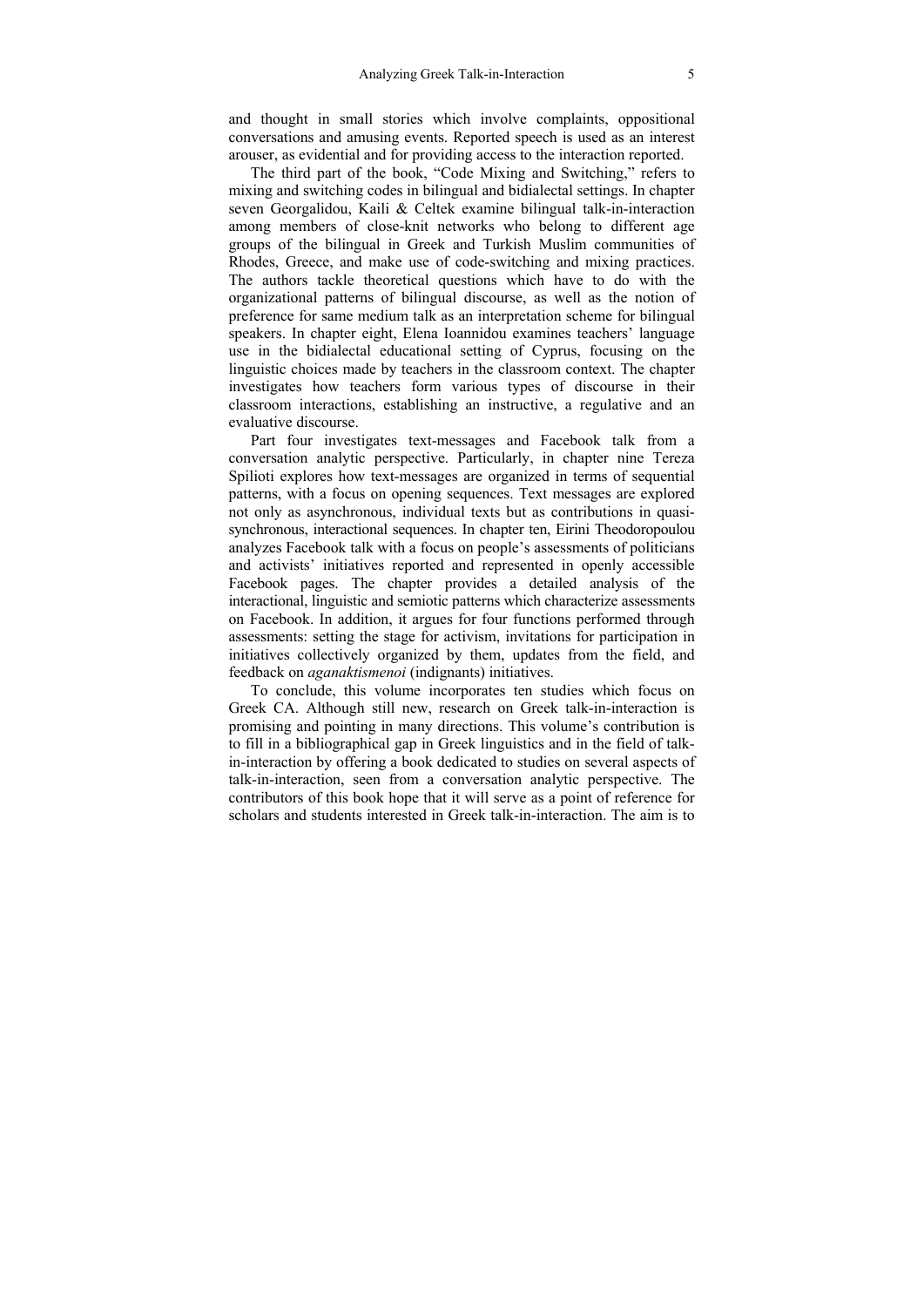familiarize readers with CA research on the Greek language and its varieties and to encourage further research into Greek CA.

### **References**

- Archakis Argiris, Maria Giakoumelou, Dimitris Papazachariou & Villy Tsakona. 2010. "The Prosodic Framing of Humor in Conversational Narratives: Evidence from Greek data." *Journal of Greek Linguistics* 10 (2): 187–212.
- Atkinson, J. Max & John Heritage (eds.). 1984. *Structures of Social Action: Studies in Conversation Analysis*. Cambridge: Cambridge University Press.
- Christodoulidou, Maria. 2013a. "Opposition-Type Stories." In *Linguistic Studies of Human Language*, Georgeta Rata (ed.), 253–274. Athens Institute for Education and Research.
- —. 2012a. "Conversational Irony: Evaluating Complaints." In *Spaces of Polyphony*, Clara-Ubaldina Lorda & Patrick Zabalbeascoa (eds.), 25– 42*.* Amsterdam/Philadelphia: John Benjamins.
- —. 2011c. "Hyperbole in Everyday Conversations." In *Proceedings of the 19th International Symposium on Theoretical and Applied Linguistics*  $19.143 - 152$
- —. 2010. "Complaints about Misbehaviour." *Journal of Greek Linguistics. Special Issue on Analysing Greek Talk-in-Interaction: Current Directions and Future Prospects* 10 (2): 295–316.
- —. 2009. "Extreme Case Formulations in Cypriot Greek." In *Proceedings of the 12th International Conference of the European Chapter of the Association for Computational Linguistics, EACL2009 (SRSL 2009, the 2nd Workshop on Semantic Representation of Spoken Language)*,  $1-9.$
- —. 2008. "*Siga* in Interaction." *Pragmatics* 18 (2): 189–213.
- —. 2007. "Prefaced *siga* in Cypriot Greek Conversations." In *Studies in Greek Linguistics. Proceedings of the Annual Meeting of the Department of Linguistics, School of Philology, Faculty of Philosophy*, Aristotle University of Thessaloniki, 113–124.
- —. 2006. *Ironic Responses in Cypriot-Greek Talk-in-Interaction*. Unpublished PhD Dissertation. University of Essex, UK. 250pp.
- Clift, Rebecca, Paul Drew & Ian Hutchby. 2006. "Conversation Analysis." In *Handbook of Pragmatics,* Jan-Ola Östman & Jeff Verschueren (eds.). Amsterdam: John Benjamins.
- Georgakopoulou, Alexandra. 2007. *Small Stories, Interaction and Identities*. Amsterdam/Philadelphia: John Benjamins.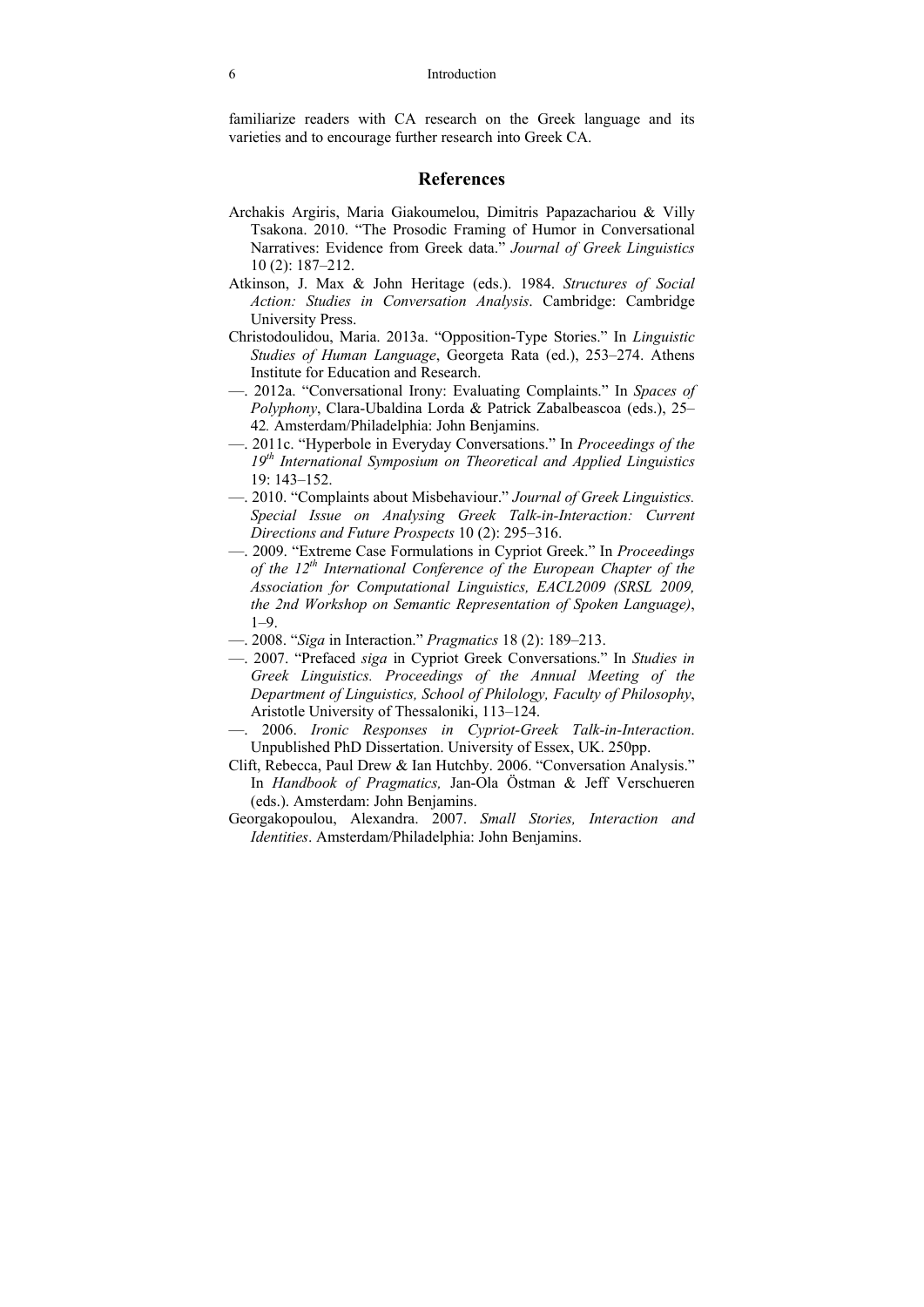- —. 2006. "The Other Side of the Story: Towards a Narrative Analysis of Narratives-in-Interaction." *Discourse Studies* 8: 235–257.
- Heritage, John & Max J. Atkinson. 1984. "Introduction." In *Structures of Social Action: Studies in Conversation Analysis*. J. Max Atkinson & J. Heritage (eds.), 1–15. Cambridge: Cambridge University Press.
- Hutchby, Ian & Robin Wooffitt. 2008. (2<sup>nd</sup> edition). *Conversation Analysis: Principles, Practices and Applications.* Cambridge: Polity Press.
- Makri-Tsilipakou, Marianthi. 1994. "Interruption Revisited: Affiliative vs Disaffiliative Intervention." *Journal of Pragmatics* 21: 401–426.
- —. 2003. "Greek Diminutive use Problematised: Gender, Culture and Common Sense." *Discourse and Society* 14: 699–726.
- Pavlidou, Theodossia-Soula. 2002. "Moving Towards Closing: Greek Telephone Calls Between Familiars." In *Telephone Calls: Unity and Diversity in Conversational Structure across Languages and Cultures*, Kang Kwong Luke &Theodossia-Soula Pavlidou (eds.), 201–228. Amsterdam/Philadelphia: John Benjamins.
- Poulios, Apostolos. 2010. "Aspects of Advice Giving and Advice Receiving in Television Talk Shows." *Journal of Greek Linguistics* 10  $(2): 251 - 294$
- Psathas, George. 1995. *Conversation Analysis: The Study of Talk-in-Interaction*. Sage Publications
- Sacks, Harvey. 1992. *Lectures in Conversation*, 2 vols, edited by Gail Jefferson. Oxford: Basil Blackwell.
- Sacks, Harvey, Emanuel A. Schegloff & Gail Jefferson. 1974. "A Simplest Systematics for the Organization of Turn-Taking for Conversation." *Language* 50: 696–735.
- Schegloff, Emanuel A. 1996. "Turn Organization: One Intersection of Grammar and Interaction." In *Interaction and Grammar*, Elinor Ochs, Emanuel A. Schegloff & Sandra A. Thomson (eds.), 52–133. Cambridge: Cambridge University Press.
- Sifianou, Maria. 2002. "On the Telephone Again! Telephone Call Openings in Greek." In *Telephone Calls: Unity and Diversity in Conversational Structure across Languages and Cultures*. Kang Kwong Luke & Theodossia-Soula Pavlidou (ed.), 49–85. Amsterdam/Philadelphia: John Benjamins.
- Vasilopoulou, Alexandra, Chryso Hadjidemetriou & Marina Terkourafi. 2010. "Introducing Greek Conversation Analysis." *Journal of Greek Linguistics* 10 (2): 155–183.
- Tzanne, Angeliki. 2000. *Talking at Cross-Purposes: The Dynamics of Miscommunication*. Amsterdam/Philadelphia: John Benjamins.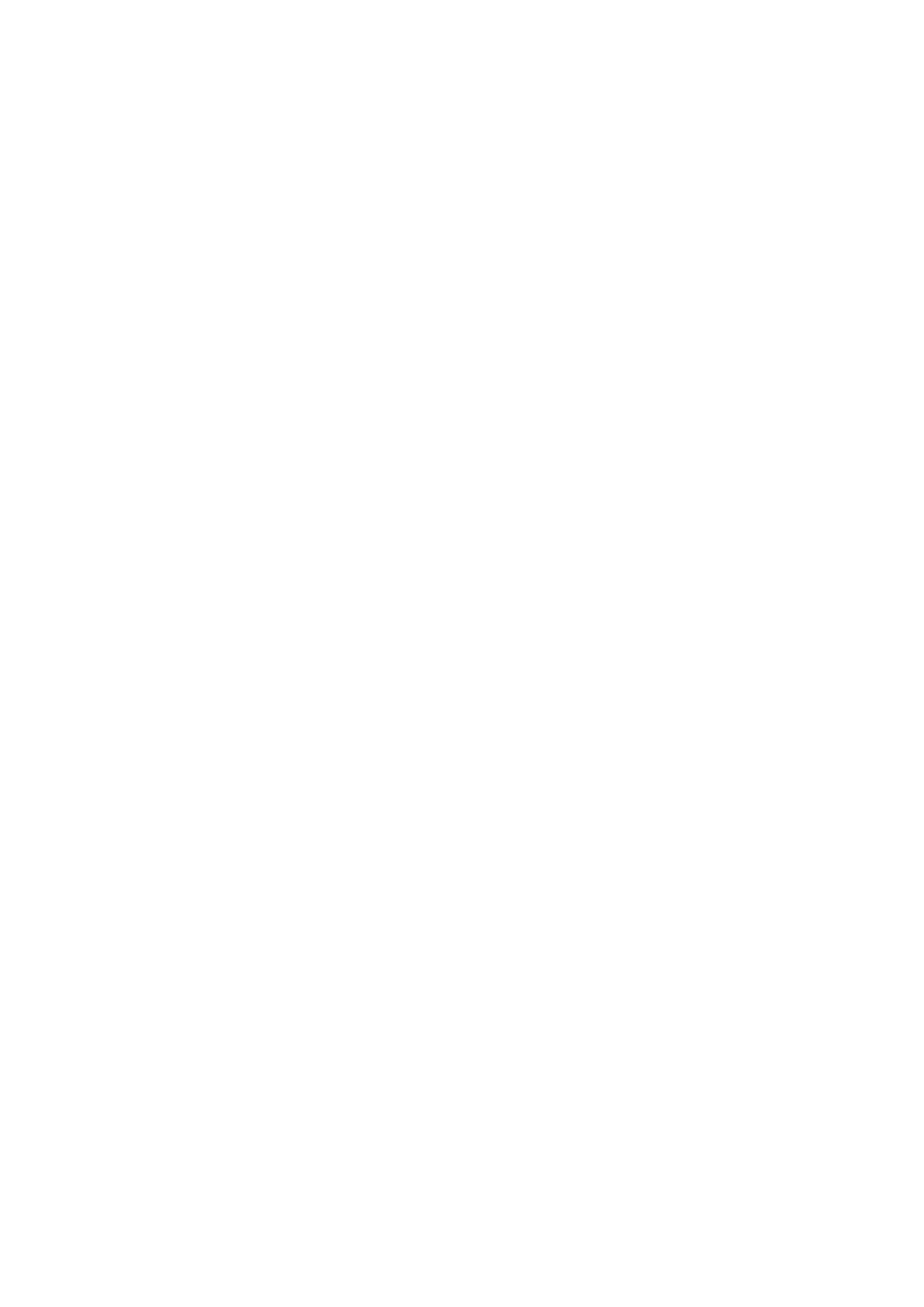# **PART I**

# **GRAMMAR AND INTERACTION**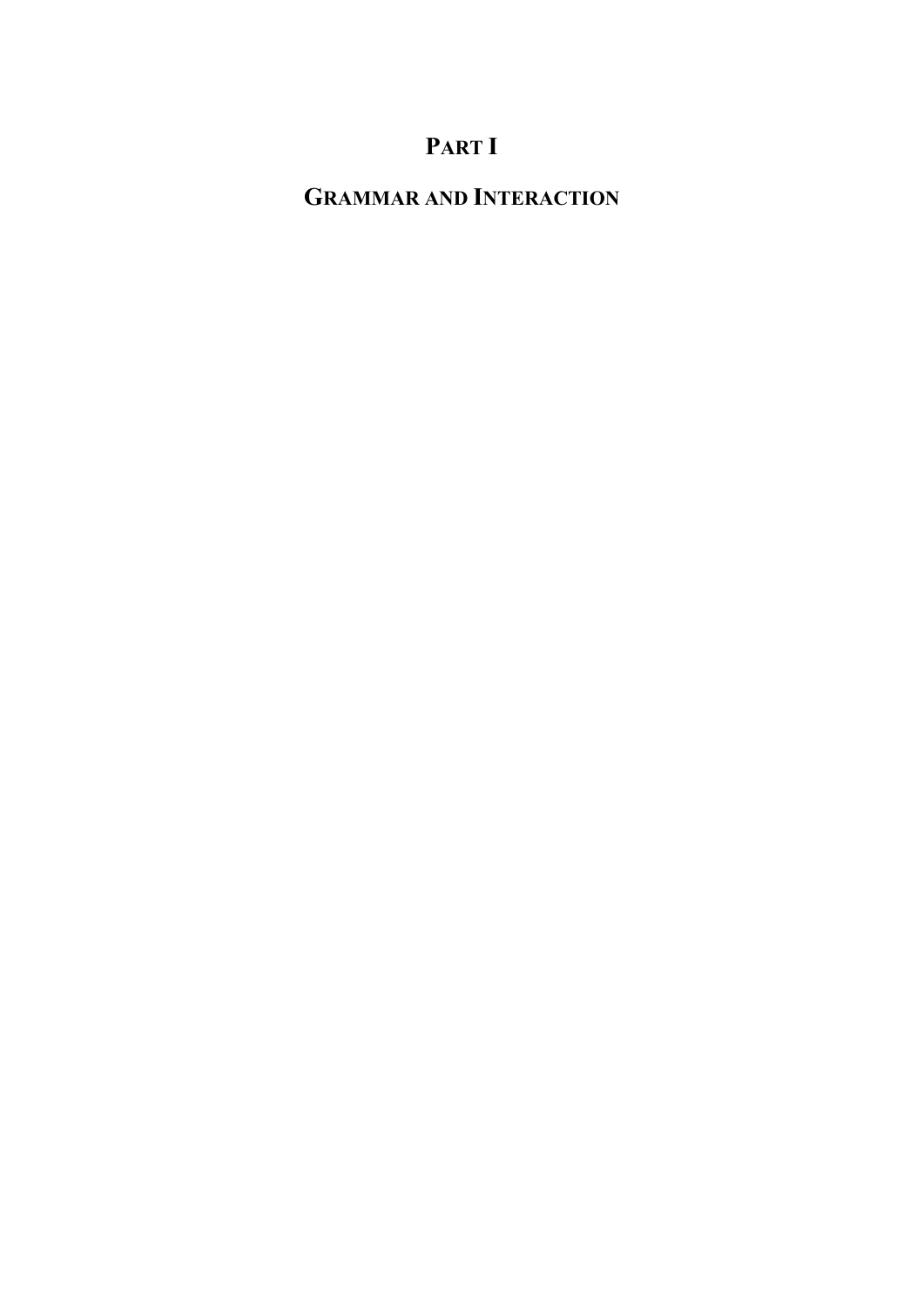### CHAPTER ONE

# DOING SURPRISE IN TEENAGE STORYTELLING: THE CASE OF THE GREEK MARKER *RE*

## RANIA KARACHALIOU AND ARGIRIS ARCHAKIS

### **1. Introduction**

The present study is concerned with the exploration of emotion in Greek teenage storytelling. Particularly, we focus on the construction and negotiation of surprise via the Greek pragmatic marker *re* appearing in the turn taking of narrative interaction. Our analysis follows the interactional paradigm, according to which surprise is an interactional achievement that the interlocutors collaborate on to attain. Drawing on literature from Conversation Analysis (henceforth CA), we argue that in the narrative contexts under scrutiny *re* functions as an interjection of surprise signalling either alignment among the interlocutors, when found in "immediate surprise response sequences," or disalignment when occurring in "postponed surprise response insert sequences."

In the following section we present the theoretical building blocks of our analysis. Initially, we present the recent linguistic research on emotion (section 2.1) and emotional expressivity through interjections (section 2.2). Specifically, we draw our attention to the emotion of "surprise" (section 2.3), which is the main focus of our analysis. As our study involves oral narratives we briefly refer to the theory of conversational storytelling and, particularly, to the concept of "tellability" (section 2.4). Then, we focus on some basic CA concepts which constitute useful methodological tools for our analysis, such as "adjacency pairs," "preference" and "insert sequences," and combine them with Andersen's (2001) terms of *A-signals* and *D-signals* (section 2.5). In section 3 we present the narrative data examined here and in section 4 we analyse the occurrence of *re* in narrative interaction. We distinguish two main categories: *re* in adjacency pairs of *immediate surprise response* and *re* in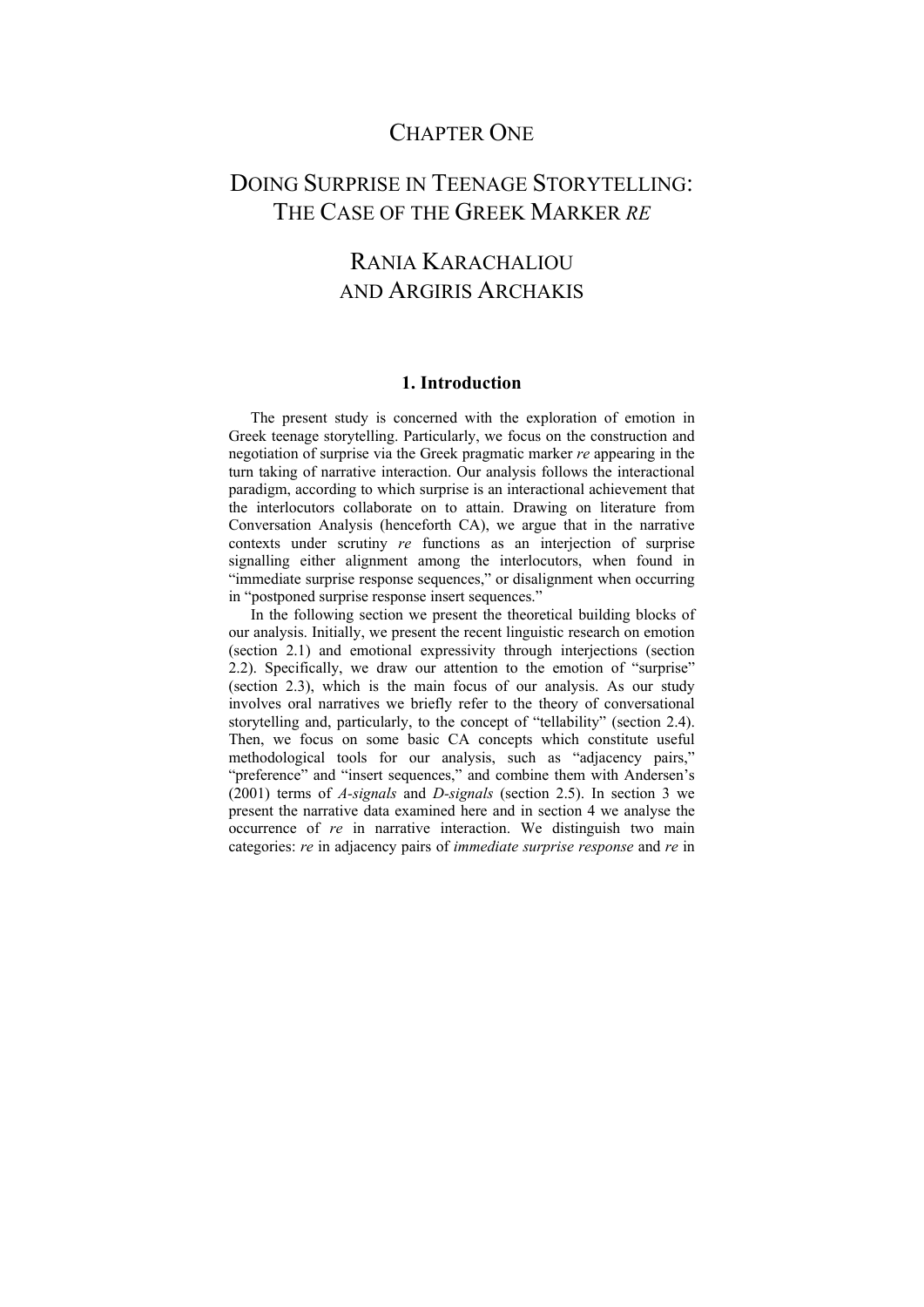*insert sequences of postponed surprise response*. Our analysis shows that in the first case, interlocutors use *re* to indicate surprise alignment through immediate surprise response (section 4.2.1). In the latter, participants use *re*  in insert sequences that signal temporary disalignment between the interlocutors through "ritualised disbelief" (section 4.3.1), (partial) disagreement (section 4.3.2), or "multiple insert sequences" (section 4.3.3). Finally, we intend to suggest that in teenage storytelling the Greek marker *re*  functions as an interjection, marking the communicative strategies which storytellers and story-recipients frequently use to "do" surprise (section 5).

### **2. The Theoretical Framework of the Analysis**

#### **2.1 Language and emotion**

Although emotion plays a central role in human communication, linguistic research on it has been scarce (Maynard 2002). While the significance of emotive expression through language has been underlined since the 1960s (e.g. Gunther 2011, 574; Jacobson 1960), only during the last three decades has there been a growing interest in the study of language and emotions from diverse perspectives (Pavlenko 2005, 3).

In general, there are two dominant frameworks in the conceptualisation of emotion: the "organismic" and the "interactional" (Hochschild 1979, 553; Selting 2010, 229). In the organismic model, emotion is conceived as instinctive and emotional expressions are regarded "as inadvertent manifestations of individual bodily processes" (Wilkinson & Kitzinger 2006, 150). Drawing on frameworks like CA, interactional sociolinguistics and social constructionism, our analysis relies on the interactional model where emotion is considered an interactive achievement that is socially constructed and intentionally negotiated. Thus, emotion is conceived as "a form of communication" (Parkinson 1996, 680) and a "social phenomenon" (Gunther 2011, 586). The interactional model has been significantly influenced by Goffman's (1978) insightful research on response cries, which he did not consider as "an expression" but as "a self-other alignment, an interactional arrangement" (Ibid., 811).

Maynard (2002, 3), in her approach to emotive communication, distinguishes three categories of emotive mechanisms:

- (1) linguistic devices that describe emotions, such as "love" and "hate"
- (2) linguistic strategies, such as interjections, that directly enact emotional attitudes
- (3) grammatical and rhetorical means which foreground the emotive meaning, for example an exclamative sentence structure.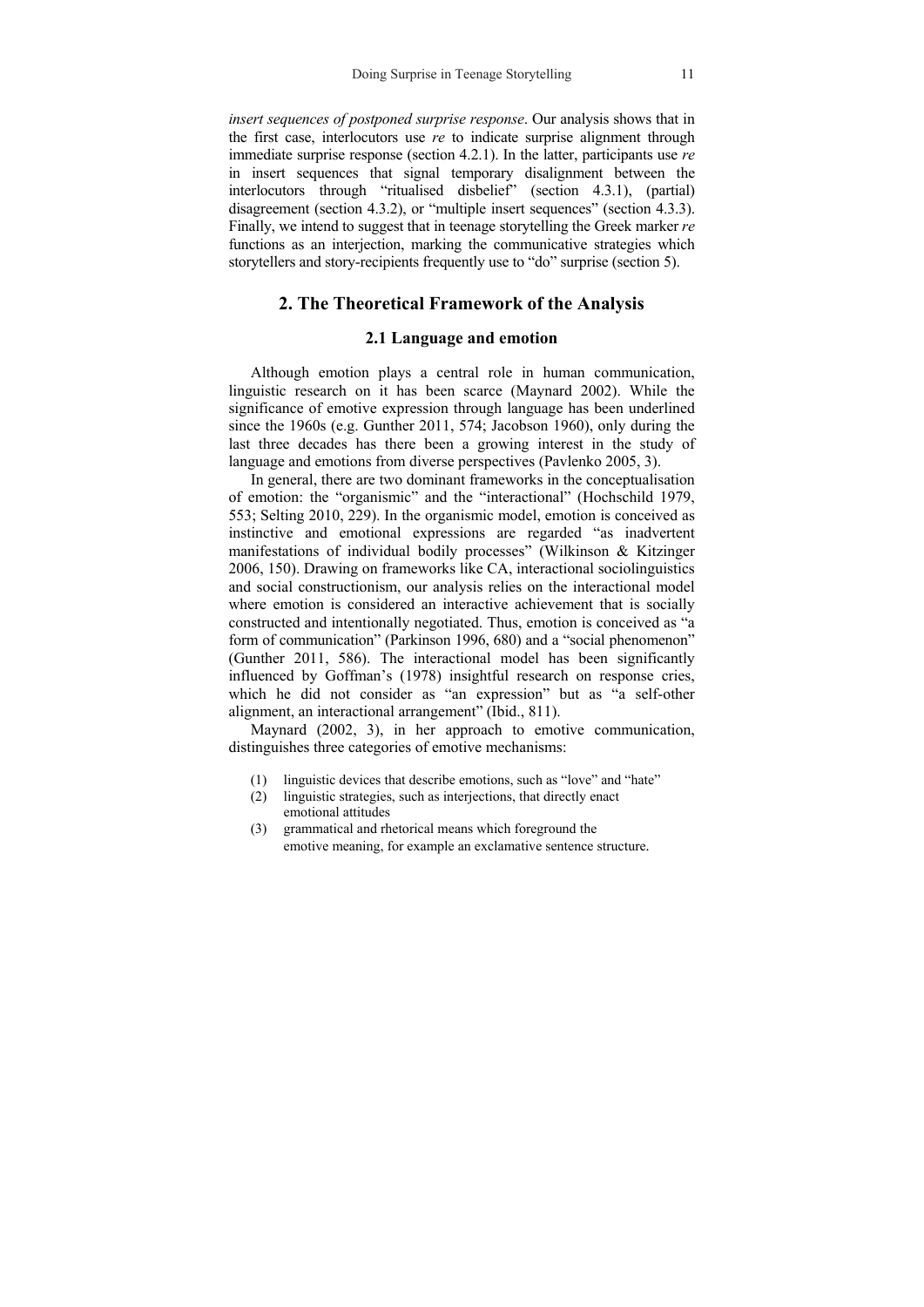In this chapter we are particularly interested in the use of interjections in teenage storytelling as a medium of emotional expressivity and negotiation.

### **2.2 Interjections**

Interjections are linguistic forms which are frequently described in vague terms, as the boundaries between them and other parts of speech are easily blurred. Recently, however, there have been some prominent steps towards a deeper understanding of this linguistic category.<sup>1</sup>

Interjections are usually defined as unit words or formulaic phrases which signal emotional involvement or a change in the speaker's cognitive or emotional state. They are characterised by orality, syntactical independence, initiality, peripherality, indexicality and context sensitivity (Ameka 1992b; Kryk 1992; Wilkins 1992; Cuenca 2000; Norrick 2008; 2009; 2011). From a pragmatic perspective, Ameka (1992b) points out that interjections "encode speaker attitudes and communicative intentions" (Ibid., 107), and divides them into three categories: the "expressive" ones, which focus on the speaker's emotional state (such as "ouch"—I feel pain) or cognitive state (such as "aha"—I now know this); the "conative" ones, which place emphasis on the speaker's wishes and are directed to the hearer (such as "shh"—I want silence) and the "phatic" ones, which are associated with the establishment of contact and backchanneling (such as "mhm," and "yeah") (Ibid., 113). In a similar vein, Fraser (1996, 176) claims that interjections are a subclass of pragmatic markers (henceforth PMs) and classifies them into different categories based on what they express (e.g. receipt of new information, desire for attention, pleasure, displeasure, desire for clarification, etc.).<sup>2</sup> Overall, interjections are characterised by "an extremely rich and well-structured indexical relationship to social, situational and discursive context" (Kockelman 2003, 479) and "routinely function as PMs" in everyday conversations (Norrick 2009, 866).

In his analysis of interjections in conversational narrative performances, Norrick (2008, 438) suggests that interjections contribute to "the organization of conversational storytelling" via "justifying tellability," signalling "narrative climaxes" and "evaluating the narrative point." The present analysis aligns with Norrick's considerations as it investigates the use of the Greek PM *re* as an interjection of "doing surprise" in teenage storytelling.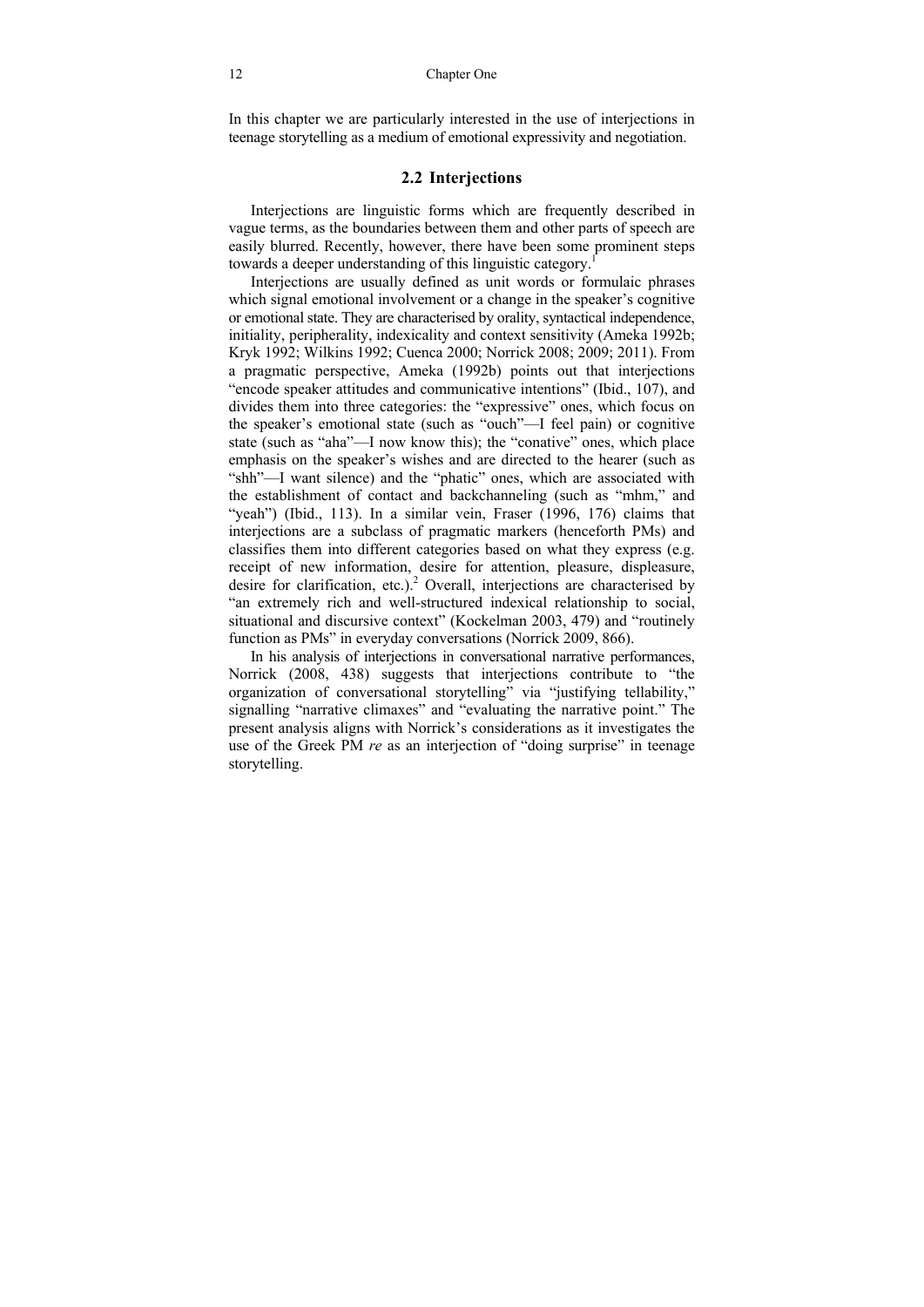### **2.3 Doing surprise**

Surprise is considered a basic form of emotional expression (Ekman 1992, 170). Adopting a psychological perspective, Meyer et al. (1997, 253) claim that surprise is elicited when a discrepancy between schemata and encountered events is traced and, consequently, a more complex analysis of the unexpected events is deemed necessary from the interlocutors' part.<sup>3</sup> This analysis involves a sequence of processes: the acknowledgement of the surprising event as a signal of schemadiscrepancy, the appearance of a surprise effect and, at the same time, the interruption of the current information processing, focusing on the schema-discrepant event, and finally the evaluation of the event, which may or may not result in the revision of the schema. On the contrary, in the case of non-surprise eliciting events, where there is alignment between activated schemata and input, the interpretation of the encountered events is achieved automatically.

As already pointed out, our analysis relies on interactional approaches. Thus, we assume that surprise is socially constructed and intentionally communicated. We mainly follow Wilkinson & Kitzinger (2006) who have shown how surprise is an interactional achievement that the participants of a conversation collaborate on to perform. More particularly, we adopt to a large extent their conversational analytic approach, according to which the analysis focuses on surprise tokens, i.e. linguistic items used to perform surprise and signalling that prior talk and/or an event of the world is counter to expectation (e.g. "o:::h!," "wow," "gosh," "oh my god," etc.).

#### **2.4 Storytelling, tellability and surprise**

Following Labov (1972), we identify and analyse oral narratives that recount past events of personal experience. In particular, Labov's (1972, 363) model of narrative structure consists of five parts: (1) the "abstract," which is a brief summary of the story, (2) the "orientation," which serves to inform the hearer for the time, place, persons and context of the narrated event, (3) the "complicating action," which comprises a series of events that lead to a climax, (4) the "coda," which marks the end of the story and the transition from the narrative world to the real word, and (5) the "evaluation," which displays the attitudes and emotions of the narrator towards the narrated events. Additionally, here we examine narratives which depart from Labov's above-mentioned model, such as small stories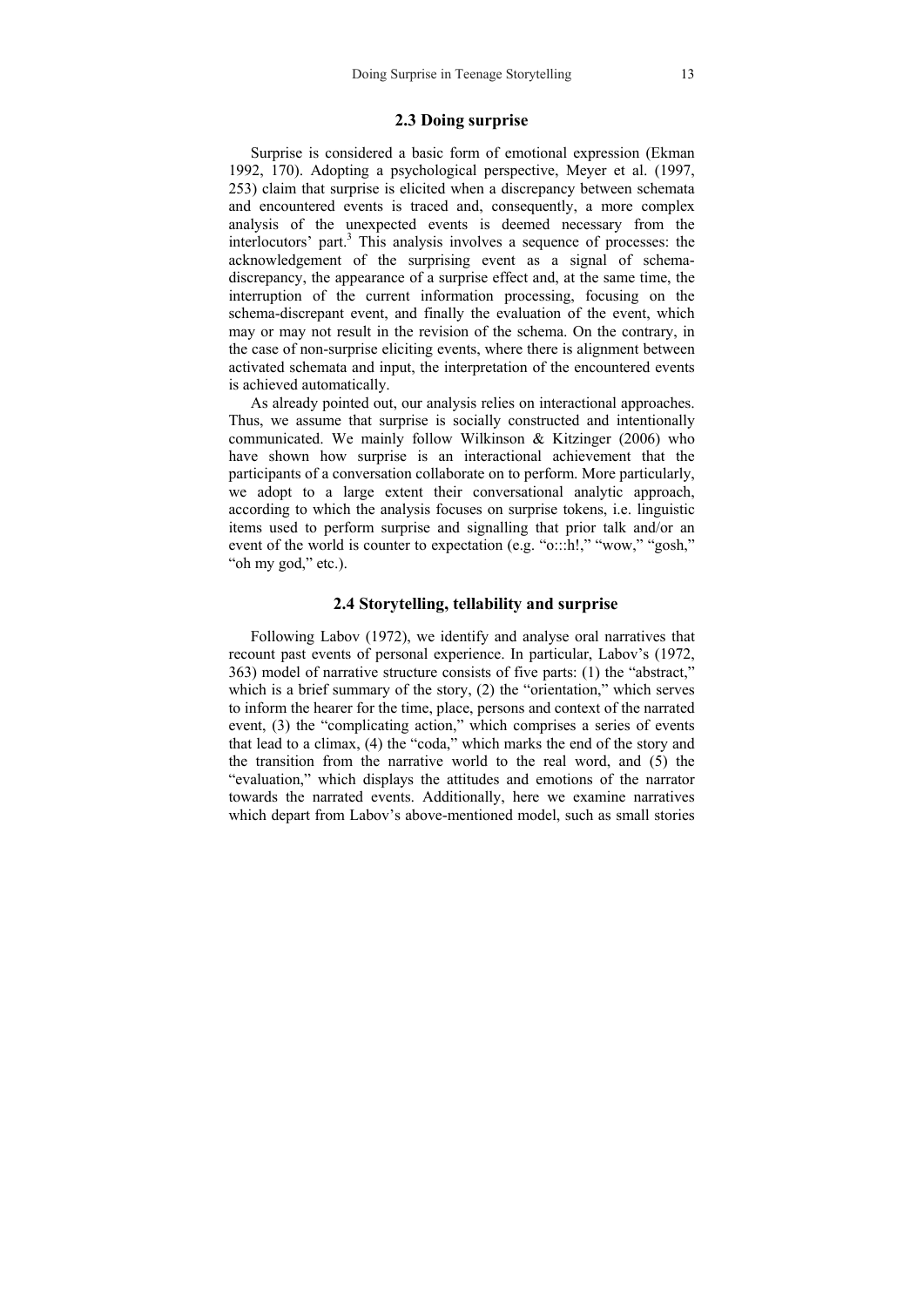of shared/known past events, or even stories about events that are projected in the future (Georgakopoulou 2007).

Our research adopts a conversational analytic approach, according to which stories are considered to be "situated within interactional and sequential contexts" (Hutchby & Wooffitt 1998, 131). Furthermore, following interactional sociolinguistics we assume that narratives are considered a joint achievement between the interlocutors and hearers as active participants (Becker & Quasthoff 2005). Participants contribute to the construction of the story in various ways, for example via repairing, clarifying, adding information, asking for further information, commenting, and evaluating.

To tell a story, a narrator-to-be is expected to be able to present/construct his/her story as noteworthy and tellable/reportable (Labov 1972; Sacks 1992). Baroni (2011) claims that "tellability":

- 1 depends on the assessment of certain events as "significant, surprising and worthy of being reported" by the storyteller
- 2 is related to the "breaching of a canonical development"
- 3 may be marked by discourse features like evaluative devices.

Hence, tellability relies on the negotiation of the unexpected between the narrator and the story recipients. As Ochs & Capps (2001, 154) point out, breaches of expectation induce "a variety of responses not only at the time of the narrated event but also at the time of the telling." Given the above, we assume that storytelling is a suitable and fertile locus of tracing the unexpected, and thus surprise.<sup>4</sup>

Combining psychological and interactional approaches to the emotion of surprise in storytelling, we assume that the story recipients frequently interfere in the narrative performance when they realise that there is a schema discrepancy in the narrator's recounting of events upon which they want to focus. They then interrupt their current activity (i.e. listening to a story), assess it and then respond to it with a  $+/-$  surprise response (see section 2.5).

#### **2.5 Adjacency pairs, preference, insert sequences & A- and D- signals**

As already mentioned, the aim of our study is to investigate the Greek marker *re* in the turn-taking of teenage storytelling. In a preliminary research (Karachaliou & Archakis 2012), we claim that *re* in narrative interaction functions as a PM signalling a presumably unexpected piece of information. In the present study, we adopt a conversational analytic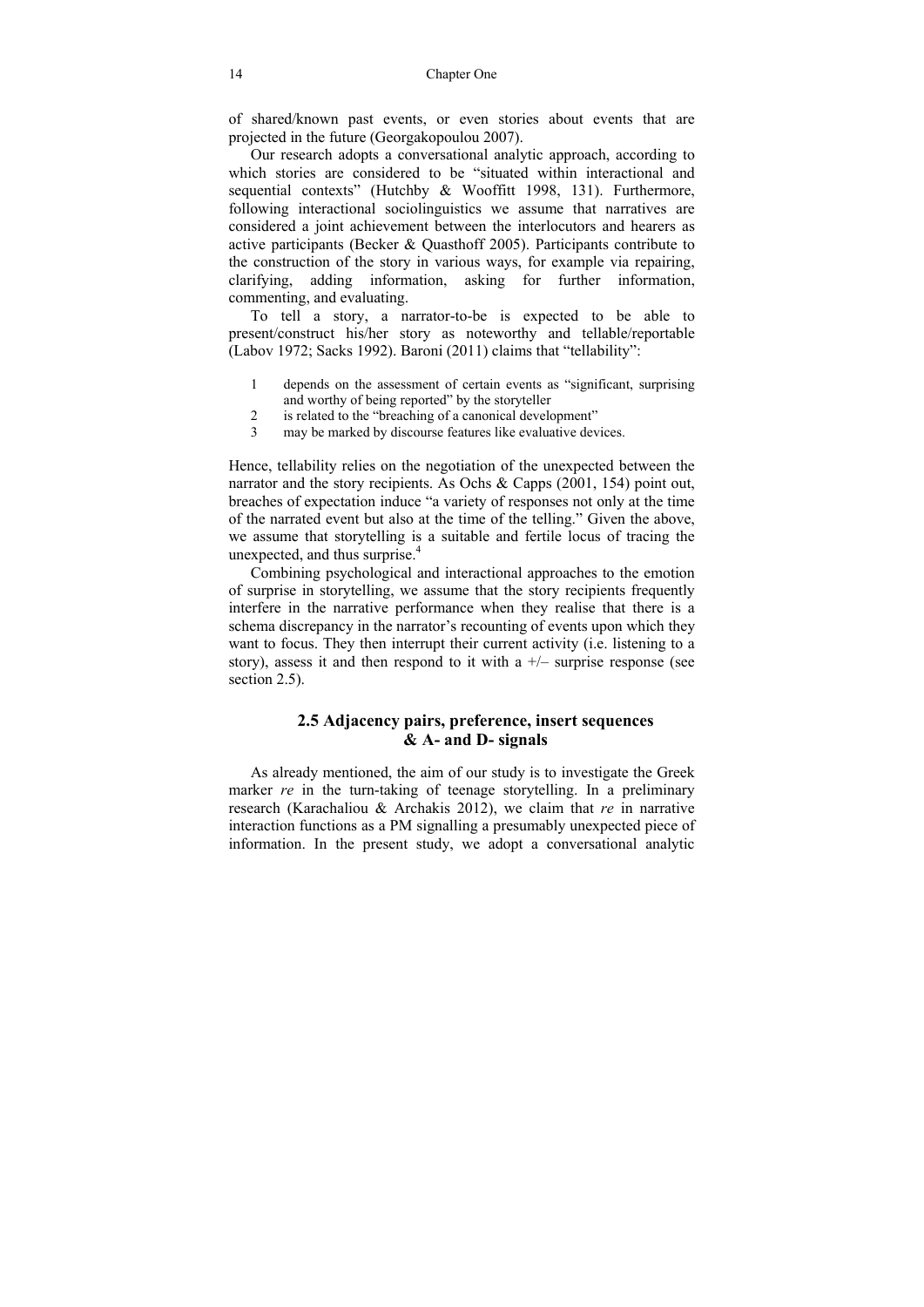approach to *re* by examining how it contributes to the construction and negotiation of surprise in adolescent narrative performances.

Drawing on CA literature, we consider that conversation is a "continuous achievement" based on the organized and joint activity of turn taking (Ten Have 1999, 128). Turns consist of units which are called *turn constructional units* (henceforth TCUs) ranging from a single word to a whole sentence. Transfer of speakership takes place in the first possible completion of a TCU or at any transition-relevance place (Sacks et al. 1974). Turns appear in clusters and are organized to "be coherent, orderly and meaningful" for the interlocutors to "perform actions through talk" (Liddicoat 2007, 105).<sup>5</sup> In our study we consider the notion of sequence organization and, specifically, the concepts of "adjacency pair" and "preference" to be highly relevant.

The adjacency pair, i.e. the basic unit of sequence construction, is characterised by the following features (Schegloff & Sacks 1973; Schegloff 2007, 13):

- (1) it consists of two turns
- (2) it is produced by different interlocutors
- (3) its turns are adjacently placed
- (4) the two turns are "relatively ordered"—the first pair part (FPP) which "initiates" an action, and the second pair part (SPP) which is "responsive to the action"
- (5) it is related to particular "pair-types," e.g. greeting-greeting, questionanswer, etc.

As Hutchby & Wooffitt (1998, 41) remark, speakers can use the adjacency pair mechanism to make "their on-going understanding and sense-making of one's another talk" manifest.

During talk-in-interaction, and in order to design their contribution, speakers may choose among alternatives which "may have different" interactional import" (Liddicoat 2007, 110), such as invitation acceptance / decline, assessment—agreement / disagreement, etc. These non-equivalent alternatives are structured according to "preference organization" (Pomerantz 1984; Liddicoat 2007). As Schegloff points out (2007, 58), the alternative types of response "embody different alignments" toward the action undertaken in the FPP. Nevertheless, such choices are not associated with personal desires or psychological factors but with "observable regularities at talk" (Sidnell 2010, 77). "Preferred" actions, such as agreements or acceptances, are usually performed directly and without hesitation, while "dispreferred" actions, such as disagreements or rejections, are delayed, qualified and accounted for (Pomerantz 1984;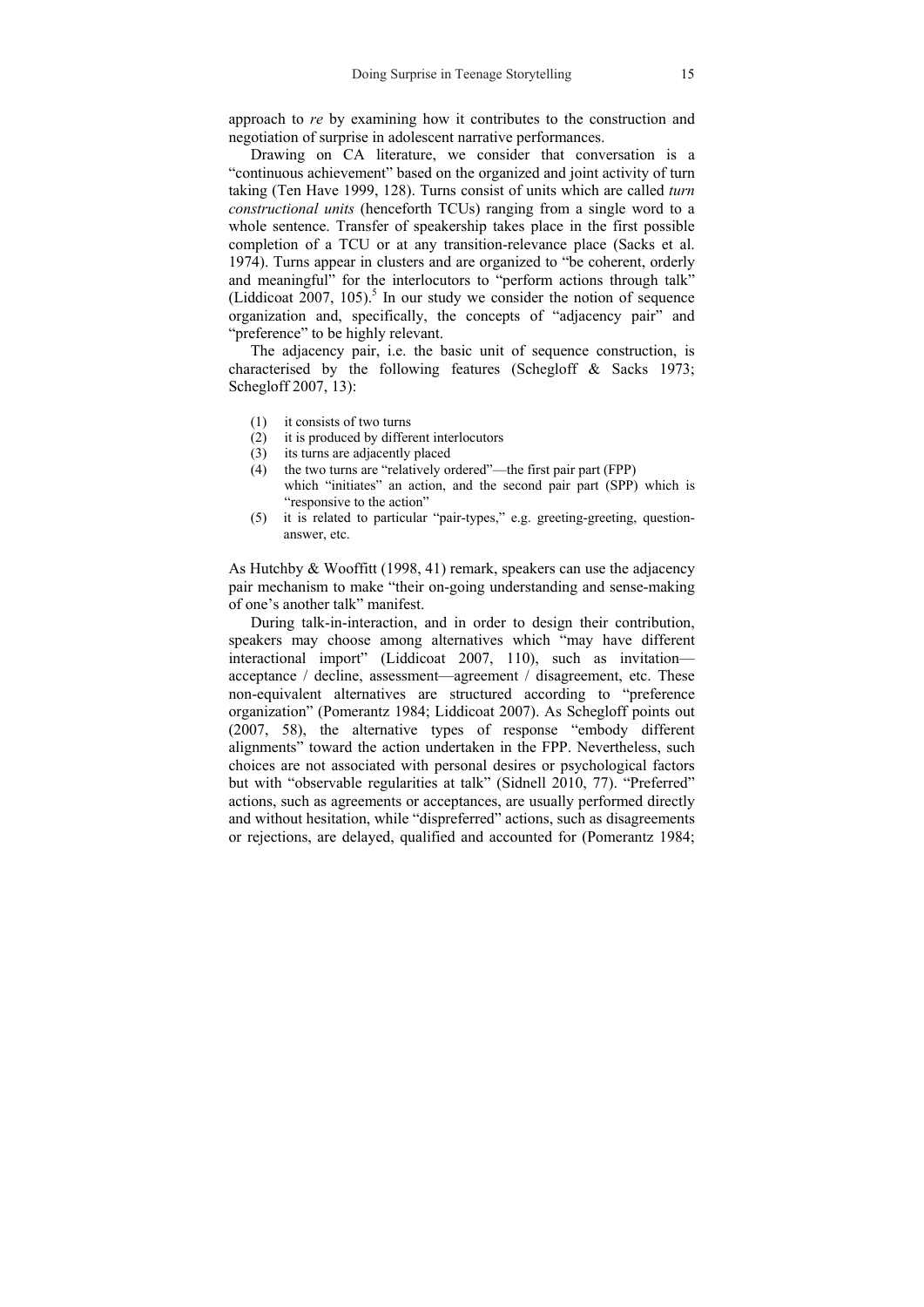Hutchby & Wooffitt 1998, 45). Schegloff (2007, 59) calls the preferred responses "+responses," which "embody an alignment" with the FPP by favouring "the accomplishment of the activity" in SPP and securing the "aligned recipiency of their addressed target," and the dispreferred ones "*– responses*," which indicate "a problem" in sequence by blocking the activity of the FPP and conveying "distancing" and disalignment. In the case of +responses, sequences are completed with the immediate occurrence of the SPP, while in the case of –responses sequences are usually extended through "insert expansion," i.e. talk that occurs between the FPP and the SPP. As Liddicoat (2007, 143) claims, the insert sequence, which constitutes another adjacency pair, gives the hearer the opportunity to delay the production of the SPP in order to "do interactional work relevant to the projected SPP." The examination of our data reveals that interlocutors may extend the adjacency pair of surprise / response through insert expansion.

More particularly, in our research we investigate the occurrence of *re* in the turn taking of "immediate surprise responses" that follow the presentation of the unexpected events of the story, i.e. in the places where story recipients align with the narrator in their negotiation of surprise, and in the turn taking of "postponed surprise responses" where hearers present themselves as unprepared to accept the unexpected information. Using Andersen's terms (2001, 71–76), we intend to show that the SPP, i.e. the immediate surprise responses, functions as "A-signal," while the FPP of the insert sequences in postponed surprise responses as "D-signal."

Andersen (2001), combining sociolinguistic research and relevance theory (Sperber & Wilson 1986; 1995), examines PMs that are frequently used in youth language (e.g. "like," question tags such as "innit") from the perspective of their pragmatic functions, sociolinguistic variation and synchronic development. He argues that PMs are small recurrent linguistic units with multidimensional functions, which act as helpers in the interpretation process and can be described as a synthesis of three basic aspects of pragmatic meaning, referred to as subjective, interactional and textual. We are specifically interested in the interactional domain, which is concerned with whether "communicated assumptions are mutually manifest" (Ibid., 69). Drawing on the distinction proposed by relevance theory between information which strengthens contextual assumptions and information which contradicts them, Andersen claims that PMs may function either as A-signals, i.e. markers which express contextual alignment among the interlocutors, or as D-signals, i.e. markers which express contextual divergence.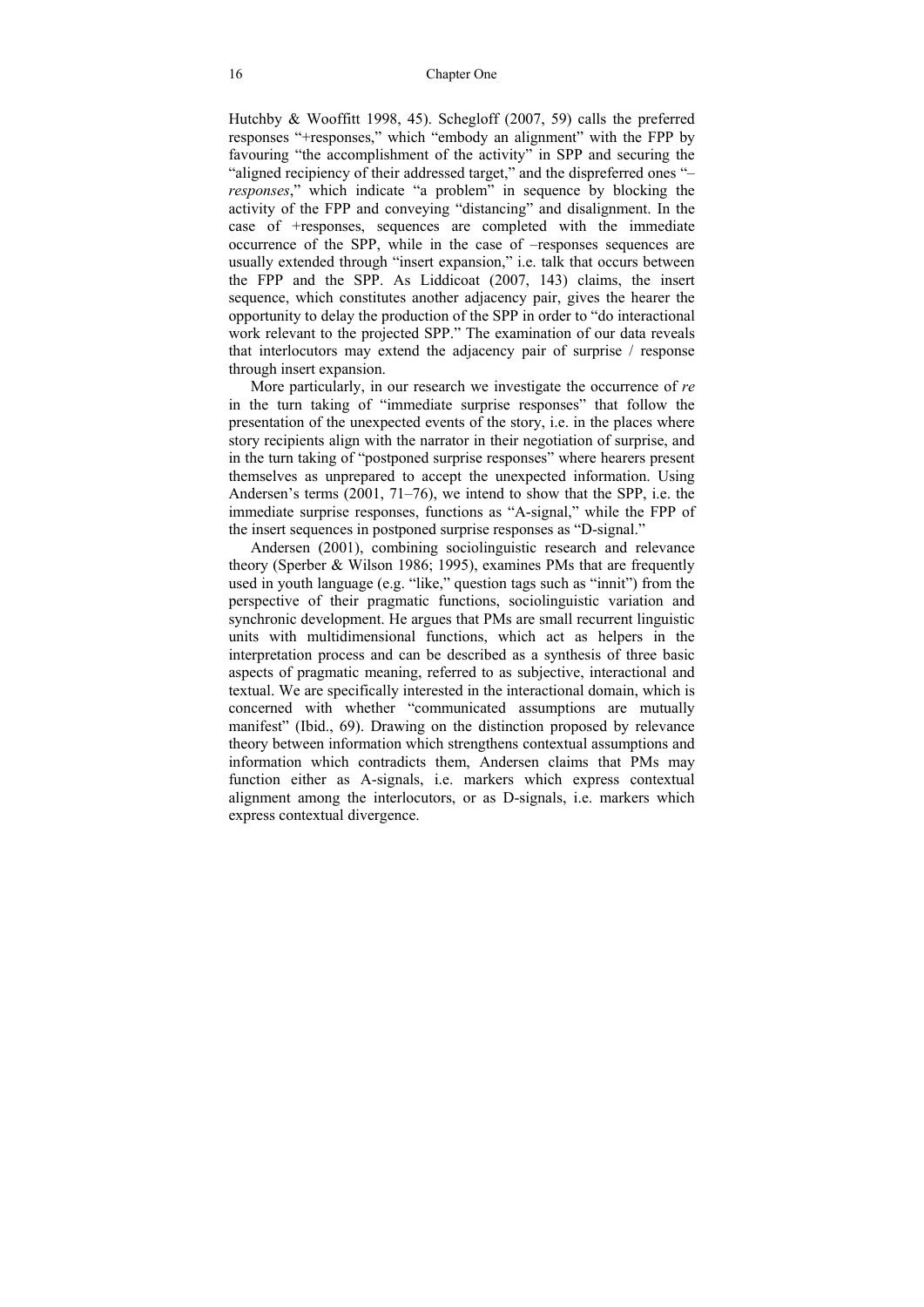Relying on Andersen's distinction, we attempt to show that, in the case of narrative performances, turns that function as A-signals are compatible and support the existing contextual assumptions of the speaker/narrator, while turns that function as D-signals, by challenging/contradicting the existing assumptions of the speaker/narrator, may lead to the reorganization of the story recipients' backgrounds.

In this context, we intend to argue that in narrative interaction *re* appears in contexts of surprise negotiation, functioning as a general indicator of surprise. Particularly, *re* seems to occur at every point of surprise negotiation—in surprise source turns, in immediate surprise responses, in insert sequences of surprise negotiation, and in postponed surprise responses. Thus, *re* has the capacity to accompany both A-signals and D-signals.

### **3. The Data of the Study**

Our data consist of two conversations (total duration 150 min) of naturally occurring speech between 17-year-old male informants and young researchers. These conversations are part of the data collected during a large-scale research project investigating the narrative performances of youths in Patras, the third biggest city in Greece. The researchers familiarised themselves with the informants for two months before the recordings to establish an intimate relationship with them. It should be noted that in the unfolding of speech the young researchers tend to participate in the conversations very actively by commenting, asking questions, requesting information, clarification or even by narrating their own stories. Hence, the researchers' contributions to the narrative performances will also be examined here.

In this set of data we identified 134 narratives referring to experiences from interlocutors' lives outside and inside school, including 55 instances of *re*.

### **4. Data analysis**

#### **4.1 Surprise source turn in narratives**

Given that tellability is the *sine qua non* of narrative events (see section 2.4), narrators often design their story to create a surprise effect so as to keep the audience involved in the telling. As Wilkinson & Kitzinger (2006, 156) point out, in what they call "surprise source turns" a teller highlights "the contrast between what might be expected and what actually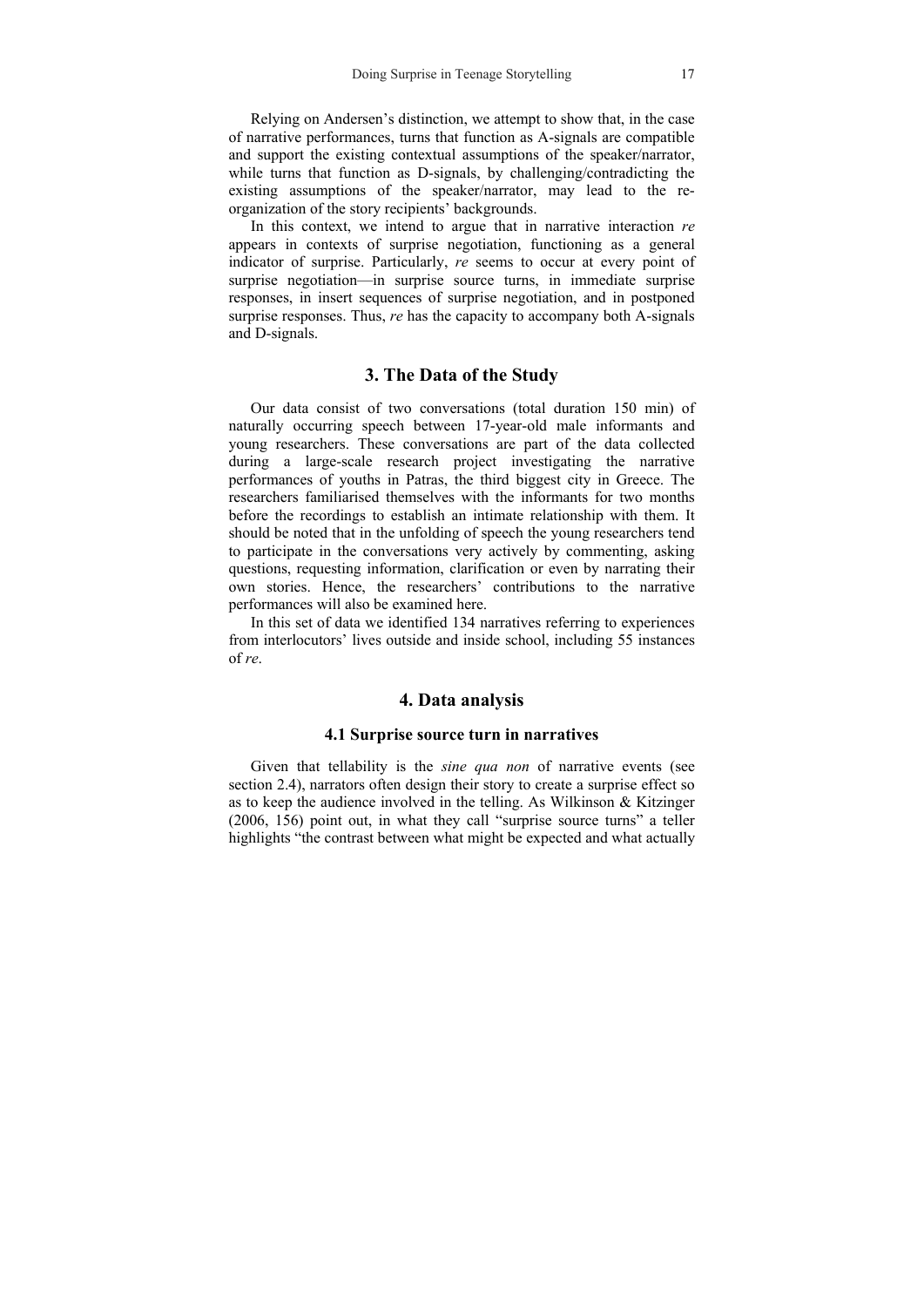turned out to be the case." Then, the hearer either expresses his/her alignment or disalignment to what the teller suggests is surprising.

In storytelling in particular, narrators use a variety of linguistic devices to orient hearers either to an unexpected event in the complicating action of the story or to an unexpected piece of orientation information. Hearers can express their surprise through a variety of ways such as facial expressions, repeats, laughter, gestures, etc. In this chapter, we pay particular attention to the occurrences of the marker *re*. In example  $(1)$ ,  $Y^6$ narrates a funny incident which took place between the headmaster of his school and a teacher in the room where Y was writing an exam:

 $(1)^7$ 

- [1] Γ: *Μετά πάει ένας καθηγητής να φάει το γλυκό, τον κοιτάει ο διευθυντής φάε ρε του λέει, φάτο, φάτο του λέει όλο με τη μία και πιάνει ένα γλυκό το δαγκώνει, μια πάστα τό::ση τώρα.*
- [2] Ε: *Παναγία βόηθα!*
- [3] Γ: *Με το χέρι ο διευθυντής >και τη ρίχνει μέσα ρε< μπαπ ανοίγει το στόμα και >τη ρίχνει μέσα<.*
- [4] E: *((γέλια))*
- [1] Y: Then, a teacher wants to eat the pastry, the headmaster looks at him eat re he tells him, eat it, eat it all he tells him with one bite and he grabs the pastry he bites it, a pastry so:: big now.
- [2] R: Holy mother!
- [3] Y: With his hand the headmaster >and he pushes it down his throat **re**< slam he opens the mouth and >he throws it in<.
- [4] R: ((laughs)).

In the above example, the headmaster initially seems to force the teacher to eat a pastry with one bite and then he rushes to eat it himself. Y designs his telling so as to elicit surprise at two points particularly:

- (1) when he describes the unusually large piece of pastry by using "so" with extended sound ("so:: big" [turn 1]), i.e. an extreme case formulation in Pomerantz's terms  $(1986)^8$
- (2) when he recounts the unexpected action of his headmaster by using repetition ("he throws it in" [turn 3]), increasing speed, onomatopoeic words ("slam") and the marker *re* in complicating action (> "and he pushes it down his throat *re*" [turn 3]).

Interestingly, in the first case the hearer produces a +surprise response ("Holy mother!" [turn 2]) to make her surprise alignment manifest, while in the second the hearers express their interest for the unexpected action and their involvement in the narrative performance via laughter (turn [4]).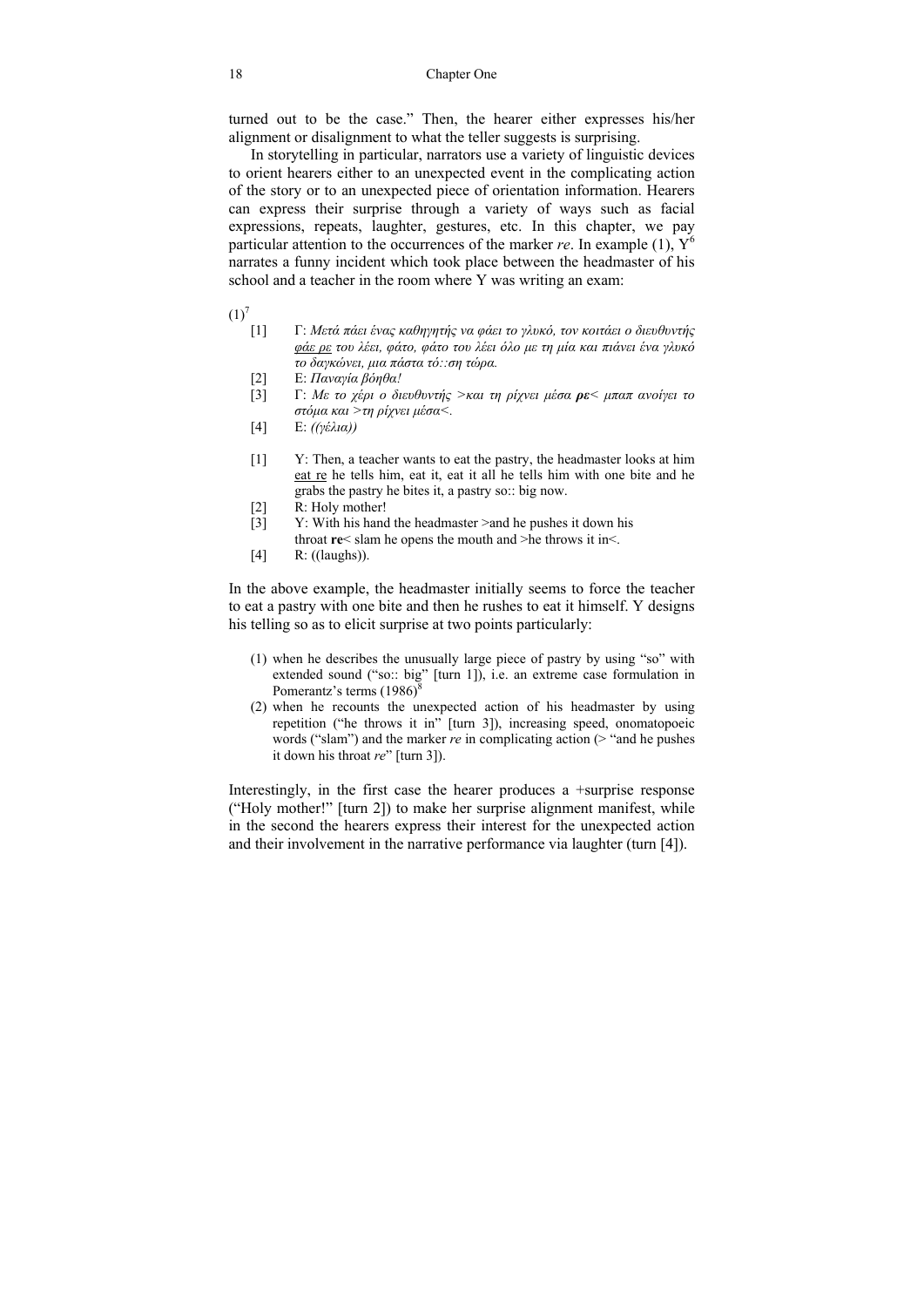In sum, narrators intentionally design their stories to be unexpected, and afterwards the story-recipients display their surprise. In what follows, we examine two mechanisms interactants use to perform surprise by using *re* in storytelling: (1) adjacency pairs of "immediate surprise response," and (2) sequences of "postponed surprise response."

#### **4.2 Adjacency Pairs of Immediate Surprise Response**

In example (2), the narrator designs his/her utterance as a surprise source turn by recounting an unexpected event, while the story recipient interferes in the narrative performance with an immediate surprise response.

(2)

- [1] Σ: *Έκατσε και::: ήμουνα νοσοκομείο:: τρεις μέρες. Ε:: είχα κάνει εγχείρηση, στα ούλα για δόντι. Δυο μέρες πάλι:: είχα πάει στην οδοντίατρο να μου βγάλει δόντι. Άλλες δυο μέρες ήμουνα άρρωστος, και τις επόμενες απουσίες τις είχα κάνει, καθόμουν σπίτι και διάβαζα.*
- [2] Ε: *Και διάβαζες; ((γέλια))*
- [3] Σ: *Και με πήρε μένα μια καθηγήτρια, η Παπαδοπούλου ρε, η Παπαδοπούλου.*
- [4] Χ: *Μη μου τη θυμίζεις αυτή.*
- [5] Σ: *Αυτή [με πήρε].*
- [6] Ε: *[Και η Παπαδοπούλου] καλά. ((γέλια))*
- [7] Χ: *Αυτή σ' αρέσει εσένα;*
- [8] Σ: *Όχι, αυτή με πήρε τηλέφωνο, δεν κατάλαβες.*
- [9] Χ: *Και τι σου 'πε*;
- [10] Σ: *Μου λέει άμα δεν θέλεις να μείνεις έλα σχολείο.*
- [11] Ε: *Έλα ρε::↓*
- [12] Σ: *Και η μάνα μου έλεγε:: μήπως έχεις κάποιο πρόβλημα με τις απουσίες και πάω και της λέω, μη φοβάσαι τις έχω εγώ.*
- [1] S: It just happened tha::t I was in the hospita::l for three days. U::h, I had an operation, on my gum, for my teeth. Two days mo::re I was at the dentist's to have my tooth taken out. Two more days I was ill and I was also marked absent ((when)) I was home studying.
- [2] R: And were you actually studying? ((laughs))
- [3] S: And a teacher called me, Papadopoulou *re*, Papadopoulou ((the surname of the teacher)).
- [4] C: Don't remind me of her.
- [5] S: She was the one who [called me].
- [6] R: [And Papadopoulou] well. ((laughs))
- [7] C: Is this the one you like?
- [8] S: No, you don't understand, she is the one who called me.
- [9] C: And what did she tell you?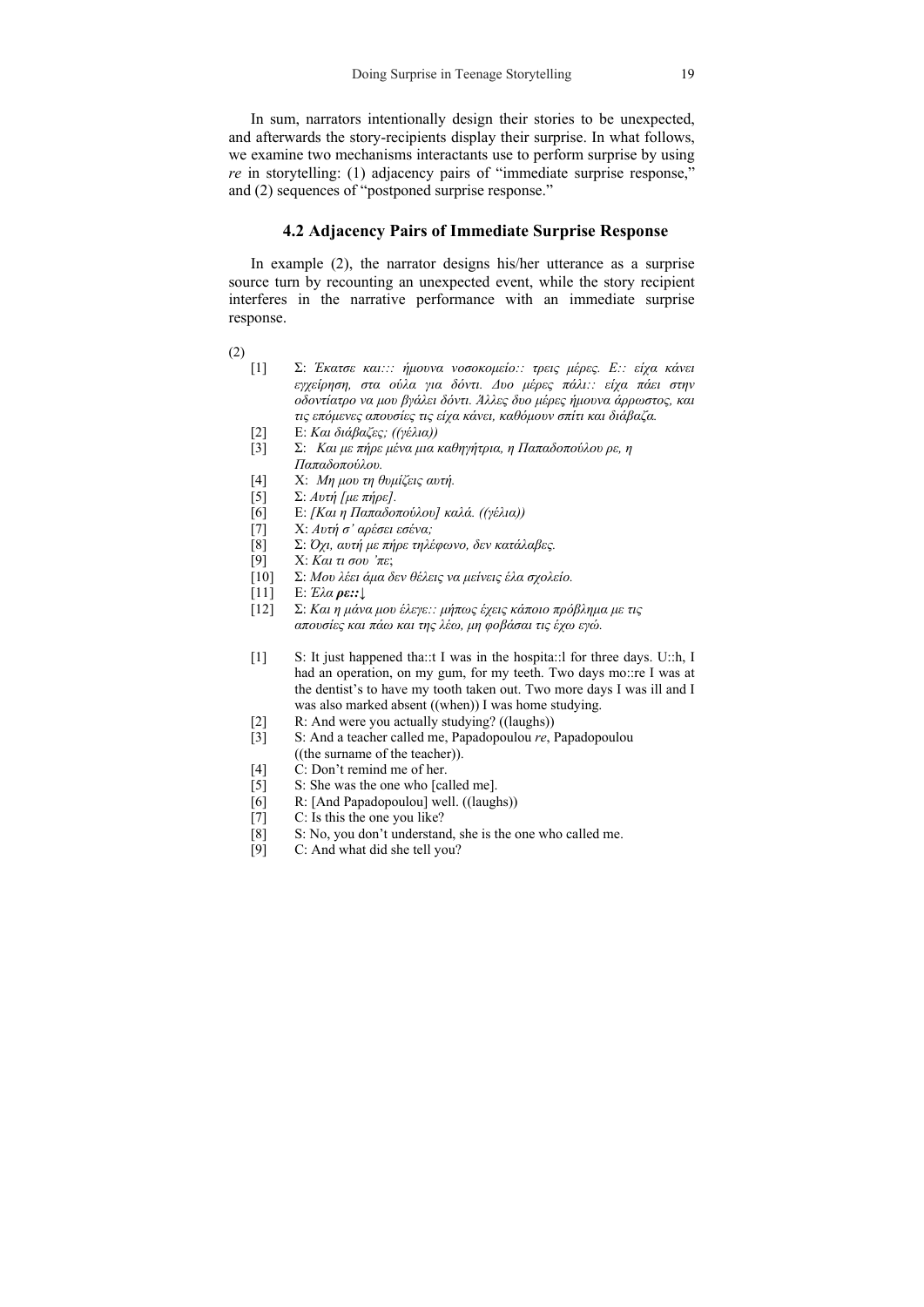#### 20 Chapter One

- [10] S: She tells me if you don't want to repeat the class next year, you'd better come to school.
- [11] R: No kidding **re::**↓
- [12] S: And my mother was telling me::: do you have any problems with your absence ((from school)) and I tell her, don't worry everything is under control.

In example (2), S explains to his interlocutors, i.e. R and C, why he has been absent for several days and starts narrating an event about a teacher who called him at home and warned him to return to school, otherwise he would have to repeat the class the following year. Due to the increased tellability of the story, participants contribute to the telling very actively by teasing (turn [2]), expressing frustration (turn [4]), contempt (turn [6]), asking for further information (turn [7]), and prompting the story (turn [9]). Focusing on surprise negotiation we observe that in turn [10] the complicating action of the narrative reaches a climax, thus constituting a surprise source turn. The fact that a teacher called S at home and told him to return to school is unexpected for the narrator-protagonist for two reasons: first, he had not realised he would have to repeat the class, and second, the teacher showed concern by warning him about it. In turn [11], the story recipient responds immediately to the surprise source turn by using an exclamatory formulaic phrase ("No kidding *re::↓*") with a falling contour of completion, including the marker *re*, which indicates that she considers the narrated event as surprising. In doing so, R displays her alignment with the narrator's assumptions about what counts as surprising. In turn [12], S continues his story by adding background information which further justifies the unexpectedness of the event ("And my mother was telling me::: do you have any problems with your absence ((from school)) and I tell her, don't worry everything is under control").

Through a CA perspective, it could be suggested that the turn sequence [10]  $\&$  [11] constitutes an adjacency pair consisting of the surprise source turn and the immediate surprise response. In the FPP, the speaker/narrator presents the unexpected event of the story, and in the SPP the hearer/story recipient makes a responsive move by expressing her surprise. The SPP, in particular, is structured as a preferred next action (Pomerantz 1984, 63), since it is produced immediately after the FFP and expresses mutual understanding. As Andersen would put it (2001, 72), turn [11] functions as an A-signal, and *re* indicates the surprise alignment among the interlocutors.

So far, we analysed how narrators and story recipients seem to "do" surprise through the following adjacency pair: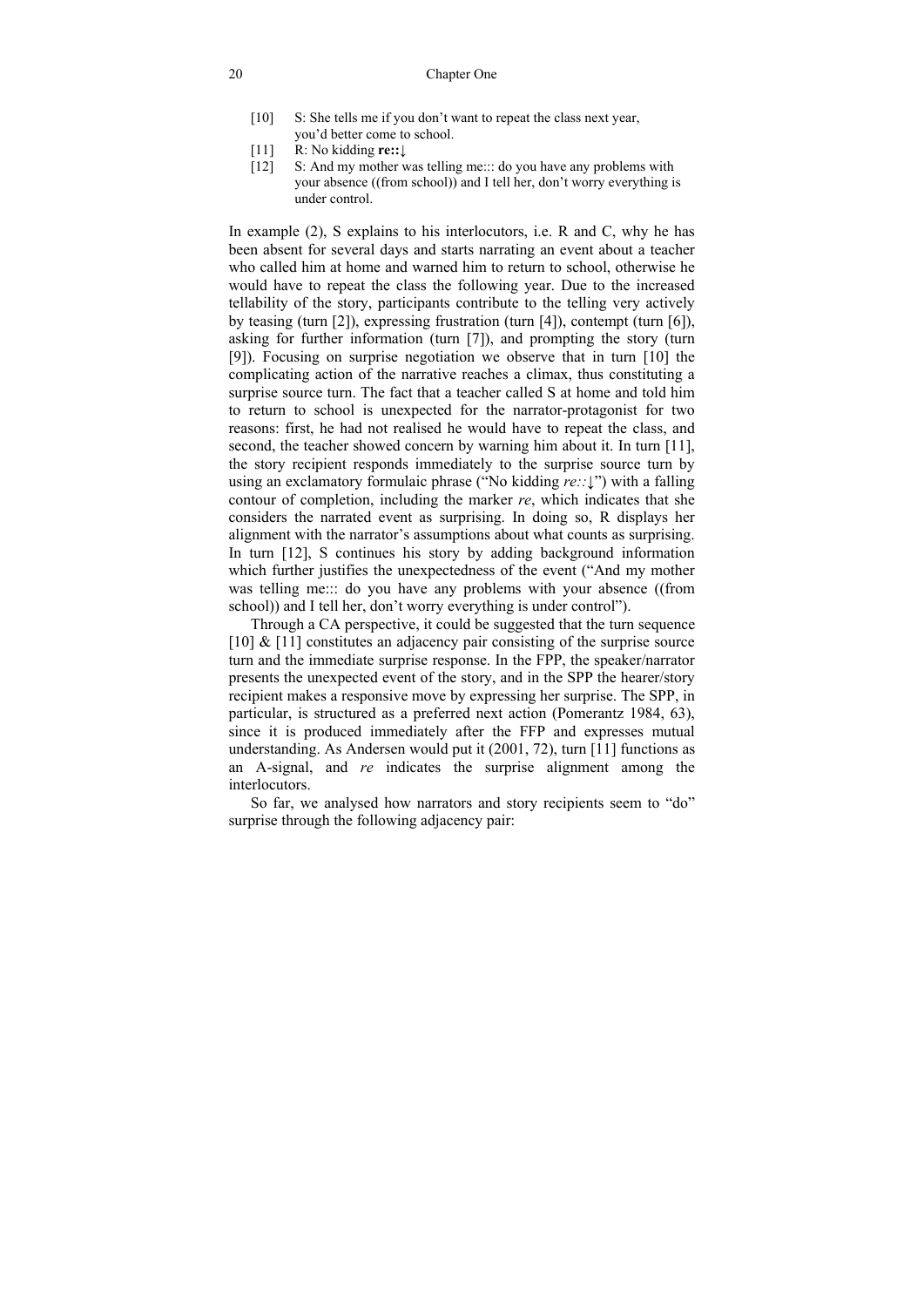Narrator  $\rightarrow$  Surprise source turn <sub>FPP</sub> Recipient of the narrative  $\rightarrow$  Immediate surprise response & *re* SPP

Apart from expressing his/her surprise for the sequence of events the narrator designs as unexpected, it is possible for the hearer to focus on a specific "side" aspect of the unexpected events and interfere in the narrative performance so as to display that he/she also considers it unexpected:

(3)

- [1] Γ: *Πήγαινε με το μετρό ο άνθρωπος, ρε φίλε του λέω, πολύ γαμάτα εδώ πέρα τη γουστάρω πολύ τη φάση του μετρό δεν παίρνεις χαμπάρια του λέω δεν μ' ενδιαφέρει μου λέει, κάτσε του λέω δηλαδή εσύ ποτέ δεν βάζεις τον εγκέφαλό σου του λέω να σκεφτεί του λέω για τα προβλήματα που υπάρχουν γύρω σου; Δηλαδή μου λέει; Έλα δω ρε Πέτρο του λέω, πιάνω τον Πέτρο του λέω >ρε φιλαράκι μια τουαλέτα του λέω κατουριόμαστε του λέω απ' το πρωί ρε φίλε του λέω<.*
- [2] E: *Ναι ρε >πλάκα πλάκα δεν έχει τουαλέτα το μετρό<.*
- [3] Γ: *Του λέω/ μου λέει δεν μ' ενδιαφέρει, φύγε του λέω δεν αξίζεις να ζεις του λέω* ….
- [1] Y: He was going to take the metro, re mate I tell him, it's fucking awesome over here I fancy very much this metro thing you just don't get it I tell him I don't care he tells me, wait I tell him so you never sit and make your brain think about the problems around you? What do you mean he tells me? Come here re Petro I tell him, I grab Petro and tell him >re mate a toilet I tell him we want to pee I tell him since this morning re mate I tell him<.
- [2] R: Yeah **re** >no kidding there is no toilet in the metro  $\leq$ .
- [3] Y: I tell him/ he tells me I don't care, go away I tell him you don't deserve to live

In example (3), Y narrates a story about a school excursion to Athens. Y designs turn [1] as surprising, particularly at the end of the turn, via the use of repetition, direct speech and increasing speed (">*re* mate a toilet I tell him we want to pee I tell him since this morning re mate I tell him*<*" [turn 1]). The aforementioned sequence of events contributes to the tellability of the story as talking to a stranger in a familiar way, and asking him persistently about the nearest toilet constitutes unexpected behaviour. Interestingly, in turn [2] the hearer focuses on a specific piece of the surprising information in the story, i.e. the fact that in the metro stations there are no toilets available to the public. In the first TCU of turn [2], R uses a secondary interjection ("yeah") followed by *re* to confirm the unexpected information. In the second TCU, she expresses her surprise